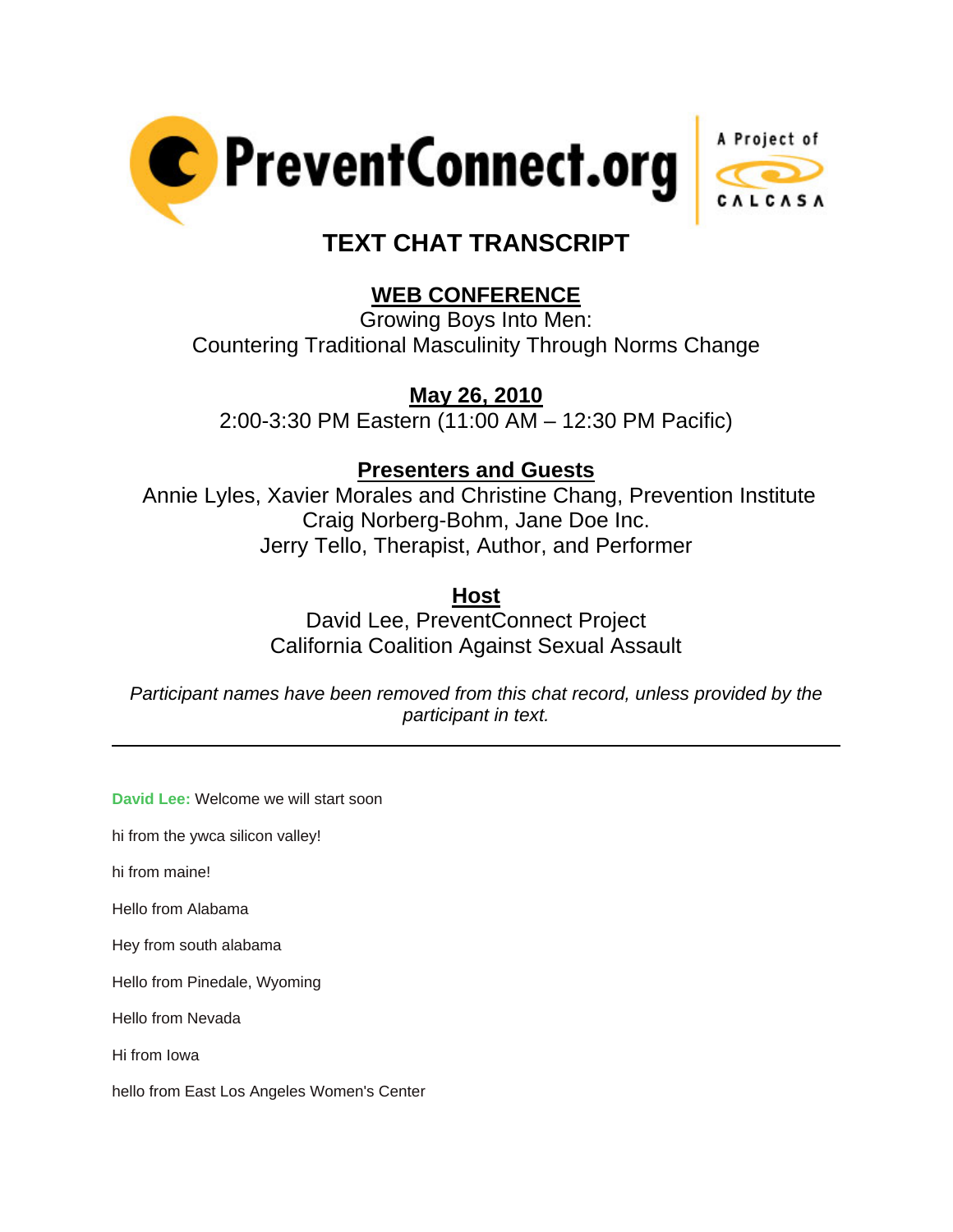Hey everyone I'm in Shawano Wisconsin Hello from Oshawa Ontario Canada! Hi there from Metro Detroit! KC missouri here! Hi from Santa Barbara Glad to be "here" from Tampa, Florida Hi from Anoka, MN Hello! From Des Moines Iowa with Monsoon United Asian Women of Iowa Hello from Southeast Iowa Hello from White Cloud Michigan! It's amazing to see the amount of people that have joined for the conference Hello from Orlando FL Hi from lovely Greensburg PA hello from chicago! Hi from NY **David Lee:** We will start in about 1 minute Hello from New Jersey! I grew up in NJ, glad to see someone representing the Garden State Hello from Fort Smith, AR! Hello from Denton, TX! Greetings from Tahlequah, OK! Hello from Fort Walton Beach, Florida! I'm also glad to see you Hello from Southern Oregon! - Klamath County District Attorney and Domestic Violence Reduction Unit Hello from Salem, OR! Good morning from snowing Lake Tahoe!! Hello from Ottumwa, Iowa hi all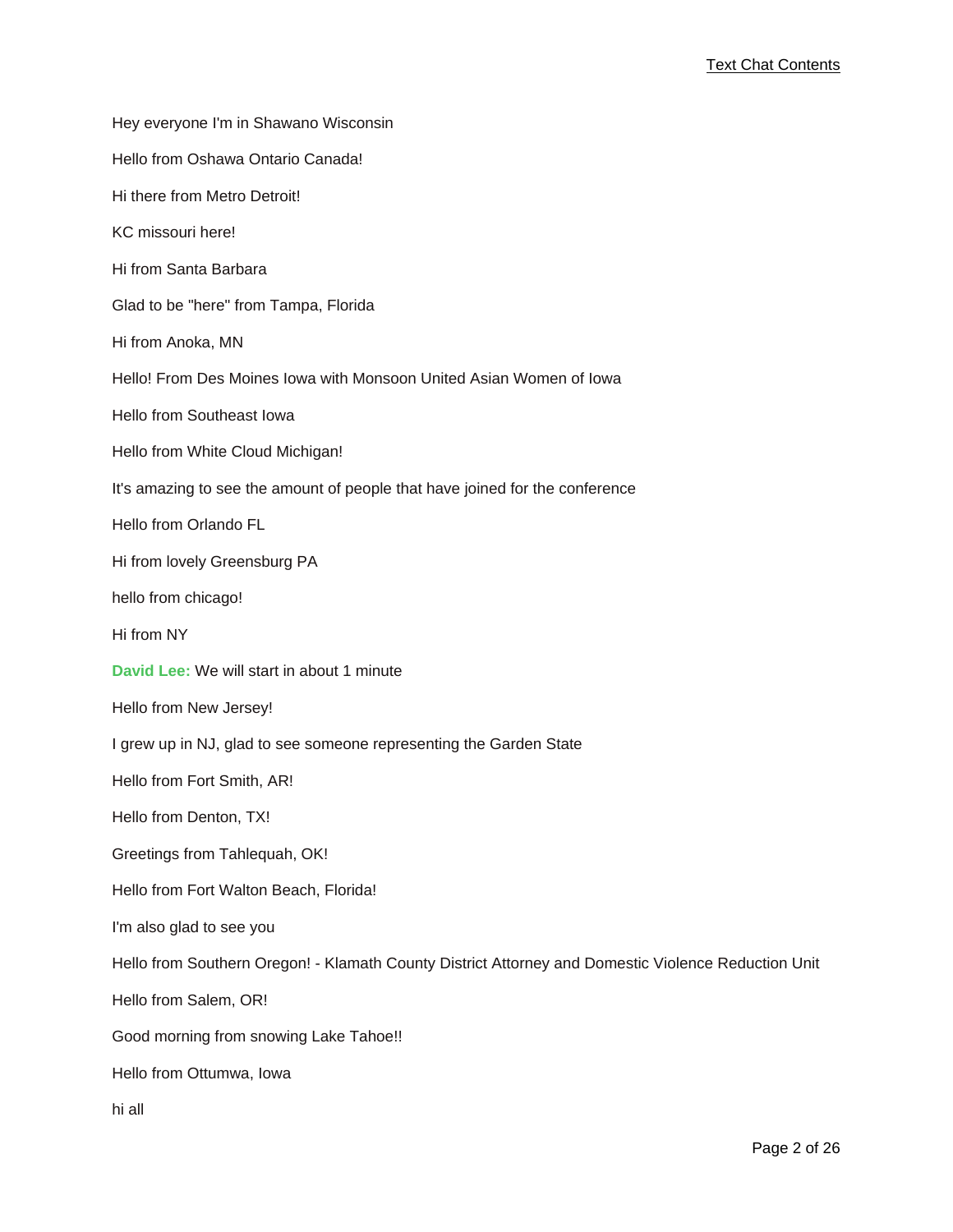Hello everyone. Monica and Jaime from Harbor House of Central Florida

Forensic Nurse Examiner - CA & AZ. Hi everyone

Hi I'm from the Polk County Attorney's Office Domestic Abuse Unit in Des Moines, Iowa

Education Program, The Retreat, East Hampton NY

Hi from UC Santa Barbara! We have a group here with reps from Counseling Services, Housing, and the Women's Center

Shelter for Help in Emergency -- Charlottesville, VA

hi

I am getting some audio feedback

Laura and Miller from Rape Crisis Services in Carlisle, PA

RPE Coordinator - Washington State Dept of Health, Olympia, WA

hi Renne from Houston area women's center

Hello. I am from Bright Future Foundation. Eagle County Colorado's Domestic Violence and Sexual Assault Non-Profit located in Vail

hi from Charlottesville, VA - Planned Parenthood

Susan DelPonte - Penn State University

Prevention Educator @ Carroll Rape Crisis Center in Georgia attended many conferences

hi from Someplace Safe in Alexandria, MN!

MA Dept. of Public Health- RPE and EMPOWER

Primary Prevention Specialist at Parkland Hospital (Dallas Cty, Dallas TX) Victim Intervention Program/Rape Crisis

Nebraska Domestic violence sexual assault coalition

hello from Washington State University Health & Wellness Services

No option for DV/SA combination program...?

Dual agency-DV/SA

I'm a both DV/SA agency

Mental Health

dual DV/SA

Other - community based resource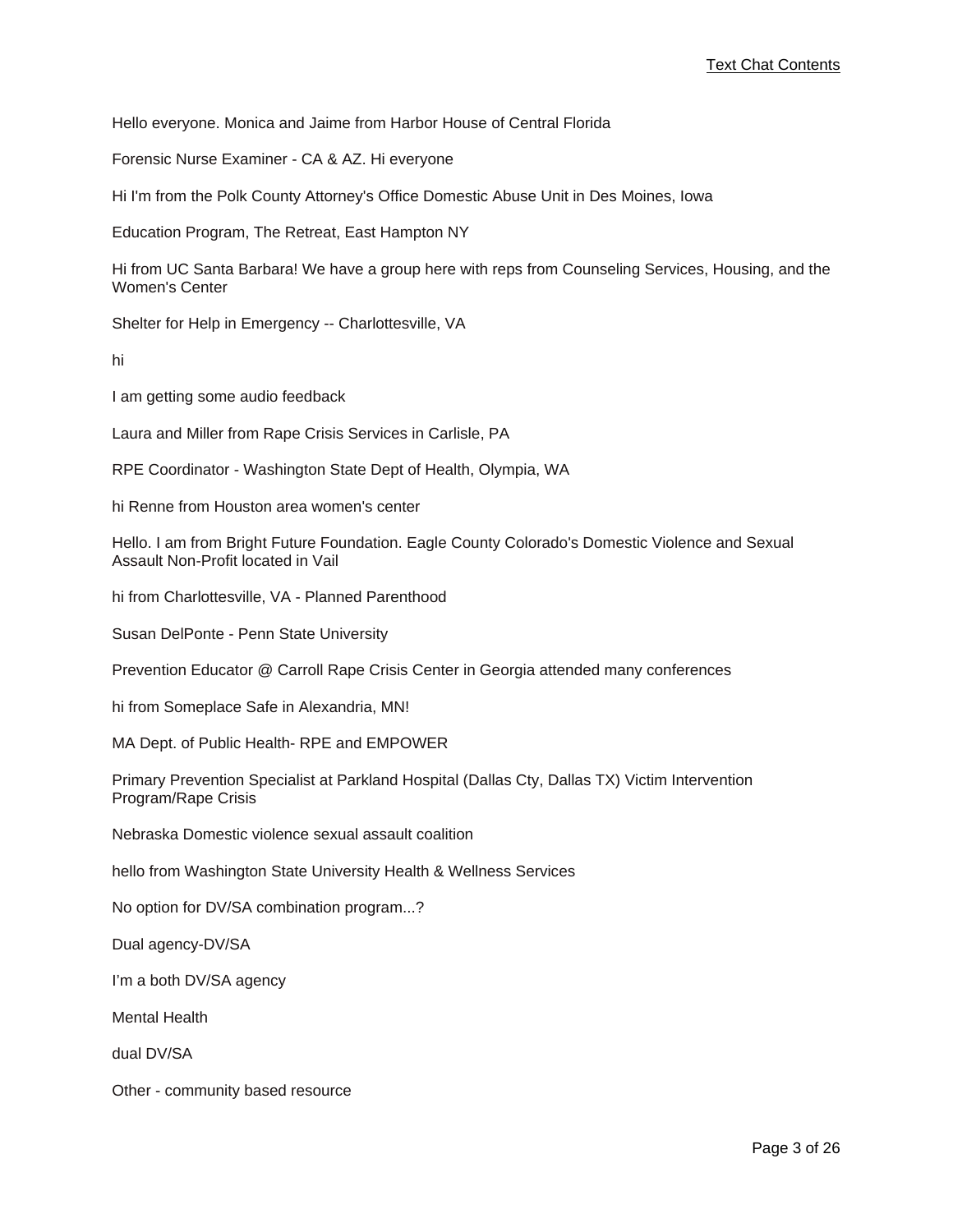| State agency funder                                                                  |
|--------------------------------------------------------------------------------------|
| Dual DV/SA                                                                           |
| DV and SA                                                                            |
| Hi, I'm a Domestic Violence Children's Advocate in Seattle, WA.                      |
| No option for DV/SA                                                                  |
| combined dv/sv program                                                               |
| Forensic Nurse Examiner & Consultant                                                 |
| dual DV/SA                                                                           |
| Youth Development Organization                                                       |
| Hi from Voices Against Violence in Framingham MA                                     |
| rape crisis                                                                          |
| DV/SA agency                                                                         |
| I am both DV/SA                                                                      |
| Dual                                                                                 |
| Residential recovery program for men                                                 |
| dual program                                                                         |
| Both here                                                                            |
| looks like we need to reach out to more faith communities AND military.              |
| <b>Health Department</b>                                                             |
| Hola! From The Women's Center of Tarrant County in Fort Worth, TX                    |
| SA                                                                                   |
| Leigh Kimberg, MD: SF Dept of Public Health and LEAP (Look to End Abuse Permanently) |
| regional planning agency                                                             |
| Beth Wilson: Hello from Searcy, AR                                                   |
|                                                                                      |

The March web conference was fantastic; if anyone wasn't able to participate, I highly recommend checking out the recording!

Is this powerpoint going to be available for download?

[http://www.preventconnect.org/display/displayTextItems.cfm?itemID=287&sectionID=248](http://www.preventconnect.org/display/displayTextItems.cfm?itemID=287§ionID=248)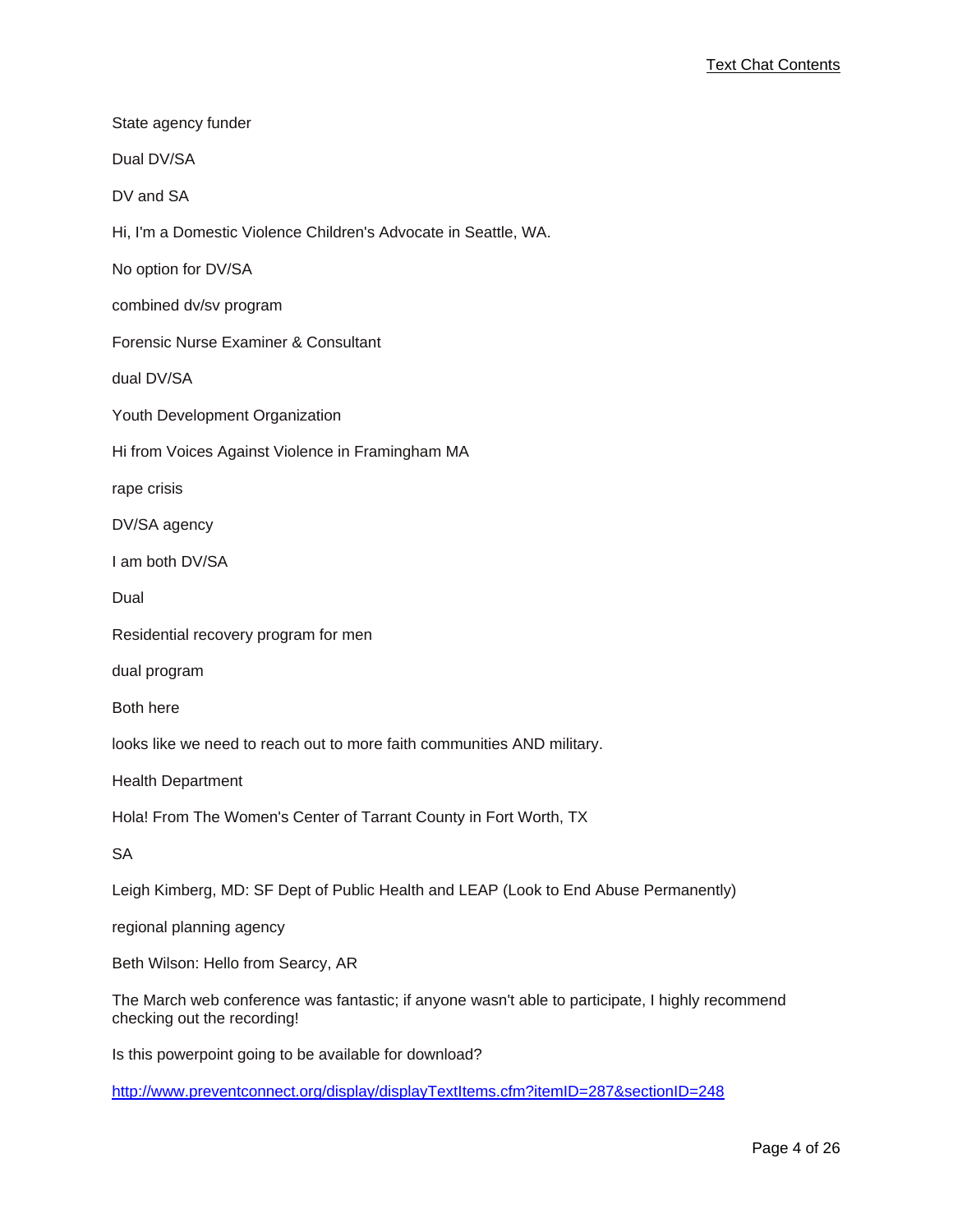Hi. I'm a DELTA Coord from Rhode Island.

that link takes you to the page with the supporting documents (presentation slides, etc)

**Chad Sniffen:** The slides are currently on our website at preventconnect.org

Hello from Seattle, WA!

Hi from Hillsdale MI

Hi from Bend, Oregon

Hi Annie, It's Ashley Maier. Are you saying "gender" or "gendered" violence?

Hi from Muskegon, MI!

**David Lee:** We are using Gendered Violence

Hi from Weaverville, Ca

Hi from HIngham, MA

Hey Ashley, its Lisa Covington from San Diego. She is saying gendered violence.

RAVEN is also in Belleville IL, my hometown (Ashley Maier)

Hi Ashley! I miss you!

Is anyone else

s audio choppy?

Yes, Amy. It does a bit.

(Just trying to figure out if it's a problem with my computer)

It is for me, too.

no choppiness here.

phone connection is choppy too

I'll try calling in, see if that helps... Thanks

phone working fine for us

My audio is fine. must be your phone/internet connection

Beth Wilson: No problem here--good audio.

**David Lee:** If you are having audio problems on the audio on the computer call in to 1-866-237-3252 passcode 111 974#

my phone connection is clear - seems to be individually by location or something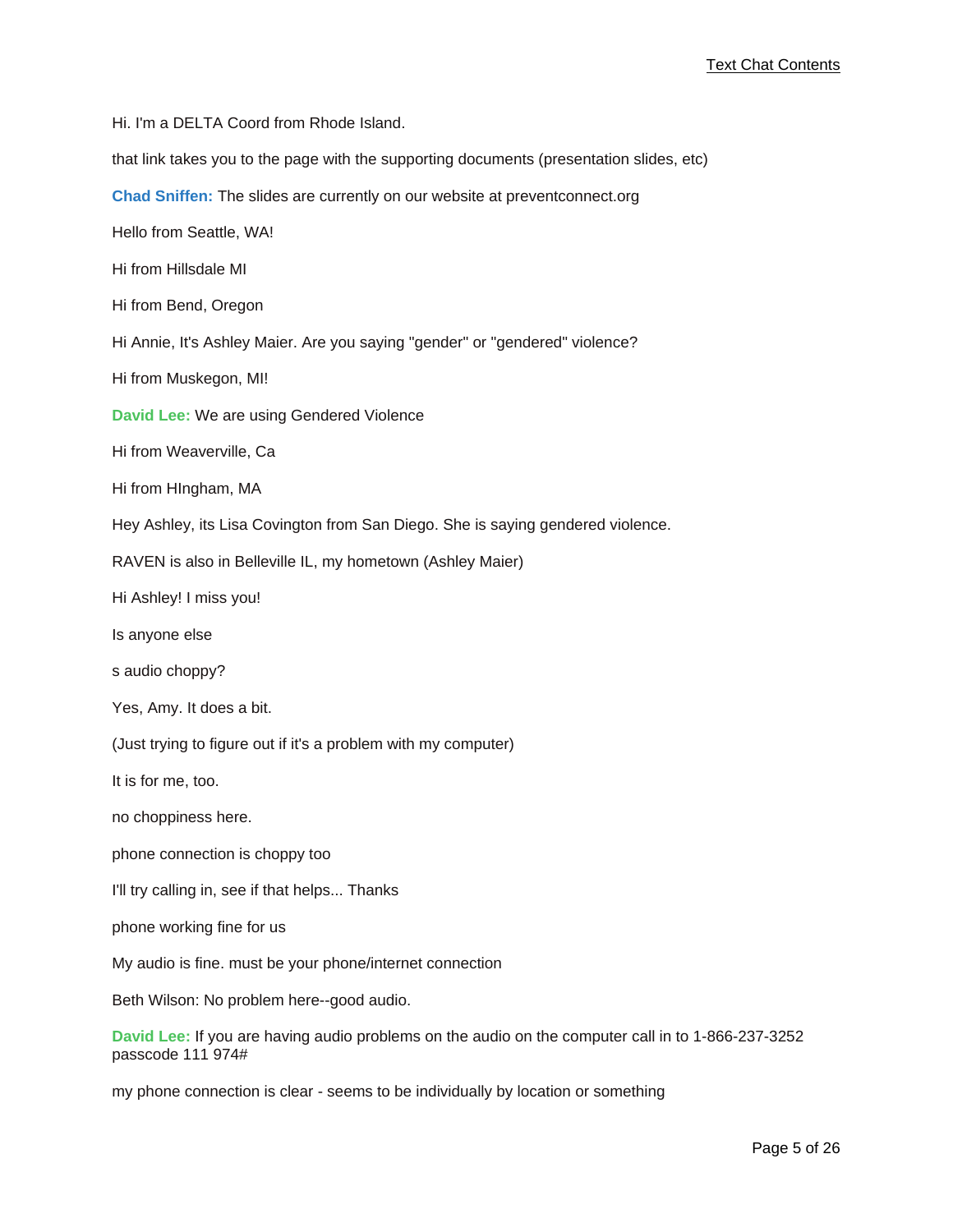**Chad Sniffen:** If you have multiple programs connecting to the internet while you are participating in the web conference, that will reduce the overall bandwidth that you have access to (and make your audio choppy).

**Chad Sniffen:** So, it might help you to close some other programs (email, tweetdeck, etc.)

I did close other programs but didn't make any difference

The phone connection is much better, thank you

**David Lee:** Here is a link to eLearning unit on changing norms [http://www.preventconnect.org/display/displayTextItems.cfm?itemID=87&sectionID=254](http://www.preventconnect.org/display/displayTextItems.cfm?itemID=87§ionID=254)

we have found that "traditional masculinity" doesn't work with the men we work with either... narrow is a good shift in language

nope... this is Cliff this time

I'm a big fan of MyStrength's "Dominant Story"

tricky

Masculinity is also based on culture. The expectations are societal based.

**David Lee:** What are some examples you have seen encouraging narrow definitions of manhood?

boys can't cry

Jersey Shore

Any form of homophobia

Male studies

Societal expectations.

WWE

movies and music video and video games of course.

Commercials

boys will be boys

**Sitcoms** 

division of labor

Athletics...ex. "you throw like a girl"

UFC

the entire military industrial complex

Using homophobia. If you don't fit in, you're so gay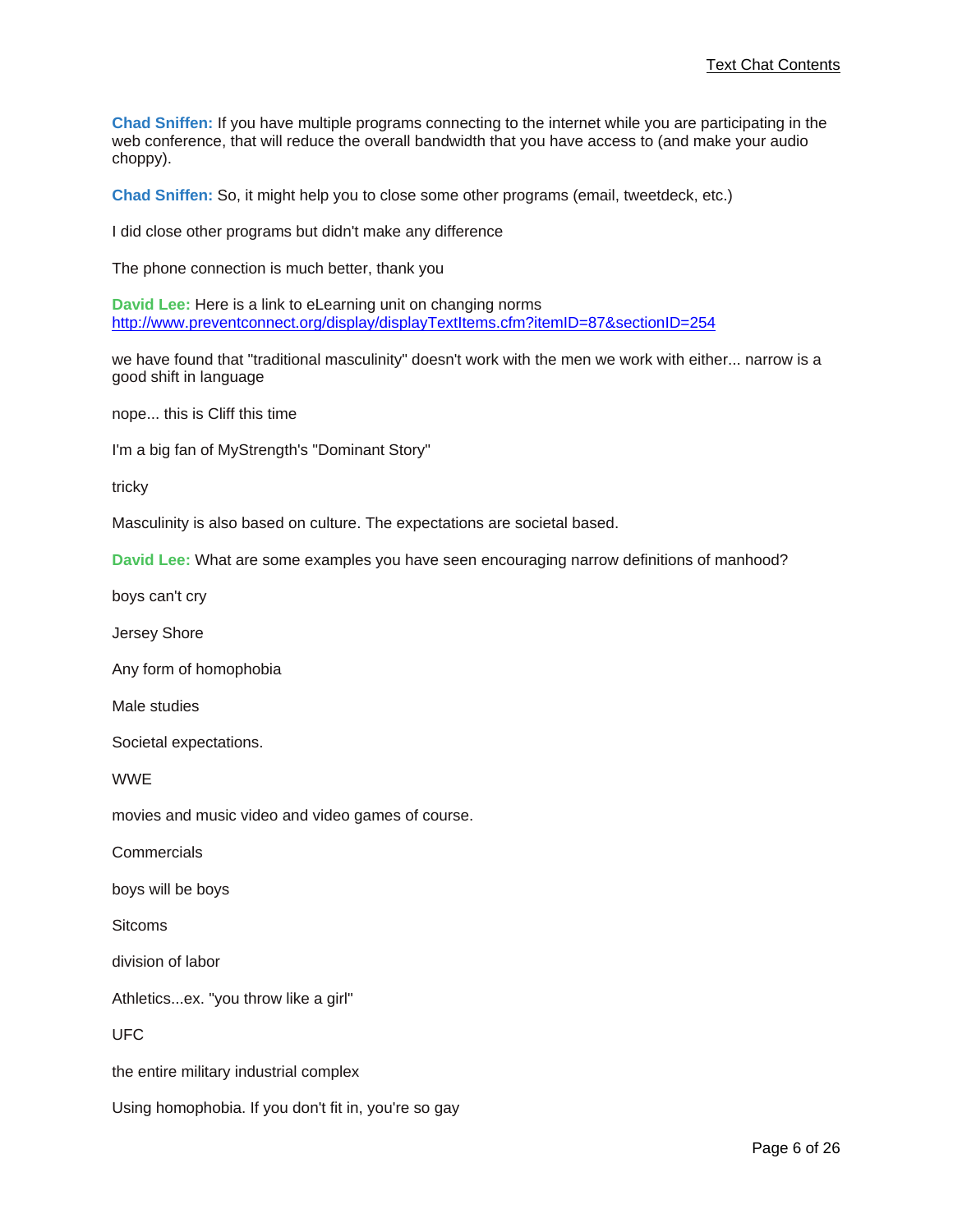every music video11

video games. . . coaching. . .

Women still do majority of housework.

**Chad Sniffen:** Sports news

Event themes related to fraternity/sorority life

laws and trials (rape cases)

chivalry

Masculinity and manhood vary, also based on race. Limited opportunities for young men of color, especially Latino and African American men.

"Man up - no whining"

faith based

sports, media

boys being taught to "take charge" / dominate sexual interaction...and that they're not a "real man" if that's not the way they approach it

One glance at the people who hold positions of power in all levels of politics

oh yeah-faith based!

video games

the streets

fatherhood fading away

women take care of their own health and men's health

jingoism

number of CEOs that are men

pay inequity; at the hospital, I hear regularly from male staff that they aren't interested in participating with our safe families initiatives (implied that it's a women's issue)

Our church has a great role-example. Real men are men of God. It's wonderful and the men set a great example for youth.

country music stereotypes

good ol' boy judicial network

law enforcement asking female victims if they "want to put them (male perpetrators) through this" (referring to accountability through the justice system)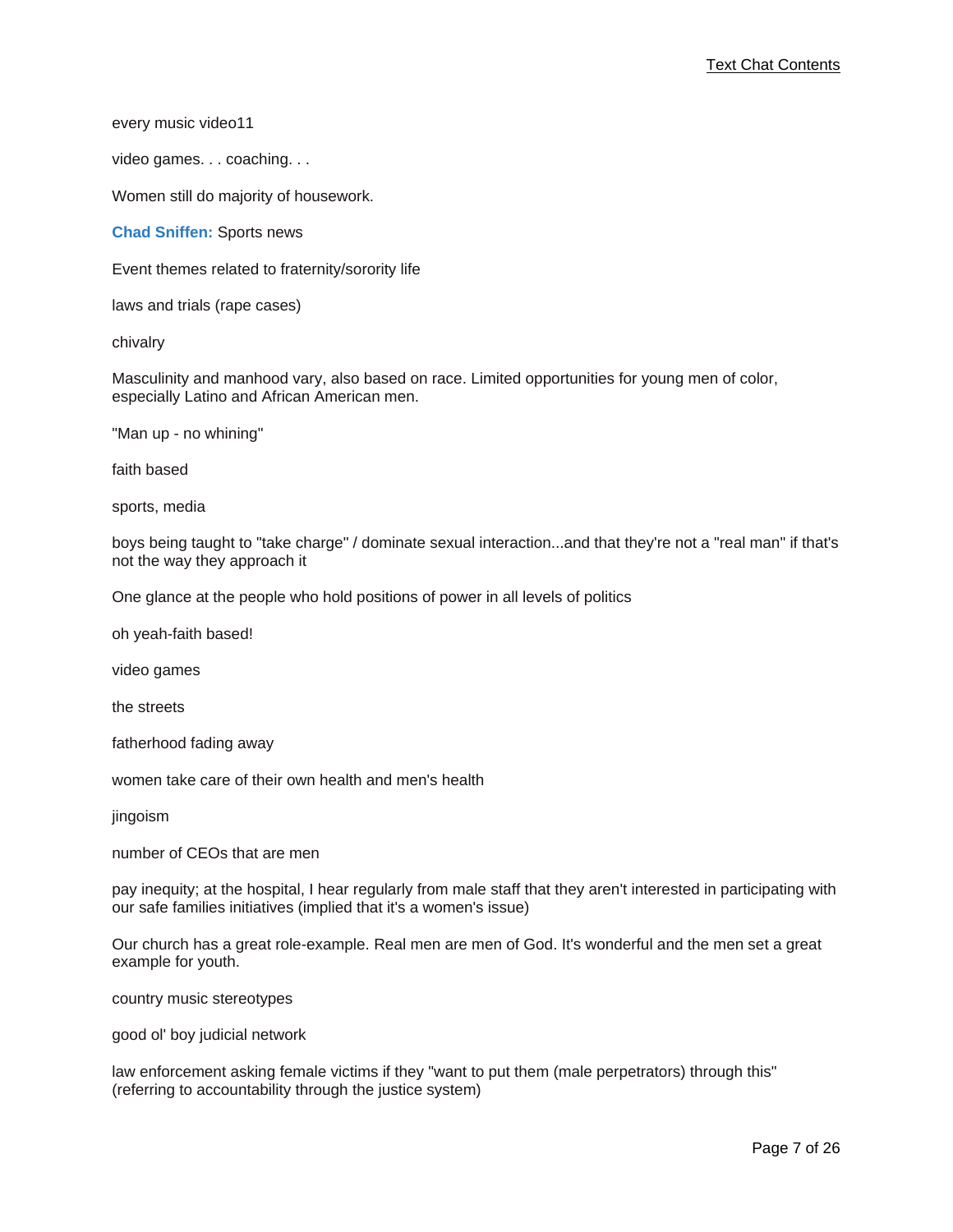very few females elected to positions of power I am working with a chaplaincy program as part of our Outreach...I will be taking this information to them... socializing men to speak more deeply, women higher-pitched wooo American Apparel...NO GOOD omg American Apparel! **David Lee:** We do have a faith person on this call **David Lee:** How do narrow definitions of manhood increase the likelihood of gendered violence? validates it Women are seen as accessories objectifies women it is often rewarded kids live what they're taught--what they see everyday devaluation of women have to been seen as tough. normalizes violence justifies the violence makes it acceptable men are entitled to all points of access to women and girls and their bodies encourages people who might disagree to remain silent it is expected for men to dominate women in order to prove that they are real men it encourages it incentivizes it men are violent to prove they're men - violent towards other men and to women men are taught to be sexually aggressive and desire is linked with violence women are objectified misunderstanding of how a man can proof them self to be a man by a worldly def. the more comfortable we are with hearing/seeing/observing hate language the more normalized it will be encourages victims to stay silent, reinforces their shame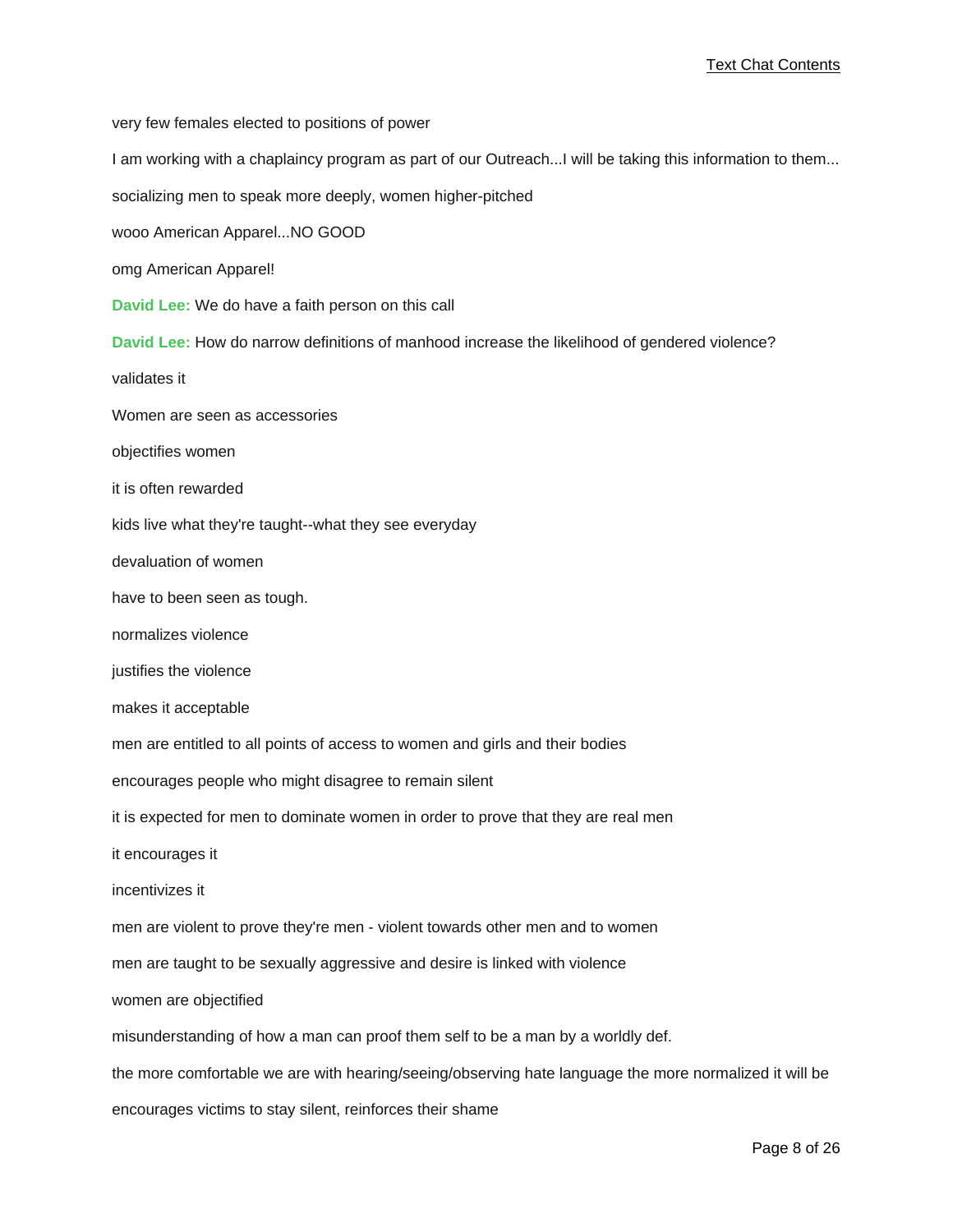women's bodies become the route to manhood

attempts to mandate it

Men who are treated the way they have learned to expect, they feel somehow cheated by the women in their lives.

this links sexual violence to normal sexuality

it narrows the box in which one is allowed to exist, express, be. it dictates how one is to be.

it perpetuates and "justifies" stereotypical expectations

Gives men fewer options for "acceptable" behavior

Men who step out of their box are retaliated against by other males and females

inability to find positive alternatives or outlets for conflict, men are not often given "tools" for expression/communication

confuses strength w/ violence

men have to earn their masculinity and it is often threatened by other males when they are not aggressive or dominate

if a woman resists a man's power or control

Young men feel the need to be validating in their manhood. This includes increased levels of extremes to top one another. Reinforcing the act, forcing other men to continue the cycle.

all too frequently violence & aggression are not only validated or justified, but they're glorified as well

narrow expectations also increase likelihood of male-on-male violence, as well; aggression at large is part of male socialization

inaccurately represents sensitivity as weakness or less "manly"

yes Jerry. You hit it on the head. it's role modeling throughout young male lives.

it prevents males from living a fulfilled life in which they can demonstrate all aspects of who they are as individuals, particularly when it comes to identifying with any emotion other than anger

Thank you for bringing race and masculinity into the conversation.

narrow definitions of manhood discourage men from speaking out against gendered violence

**David Lee:** How do narrow definitions of manhood increase the likelihood of gendered violence?

Men are taught to be in control they call the shots, make the decisions and women are portrayed as submissive

what we permit, we promote

sets an ever higher bar of male aggression to qualify as a man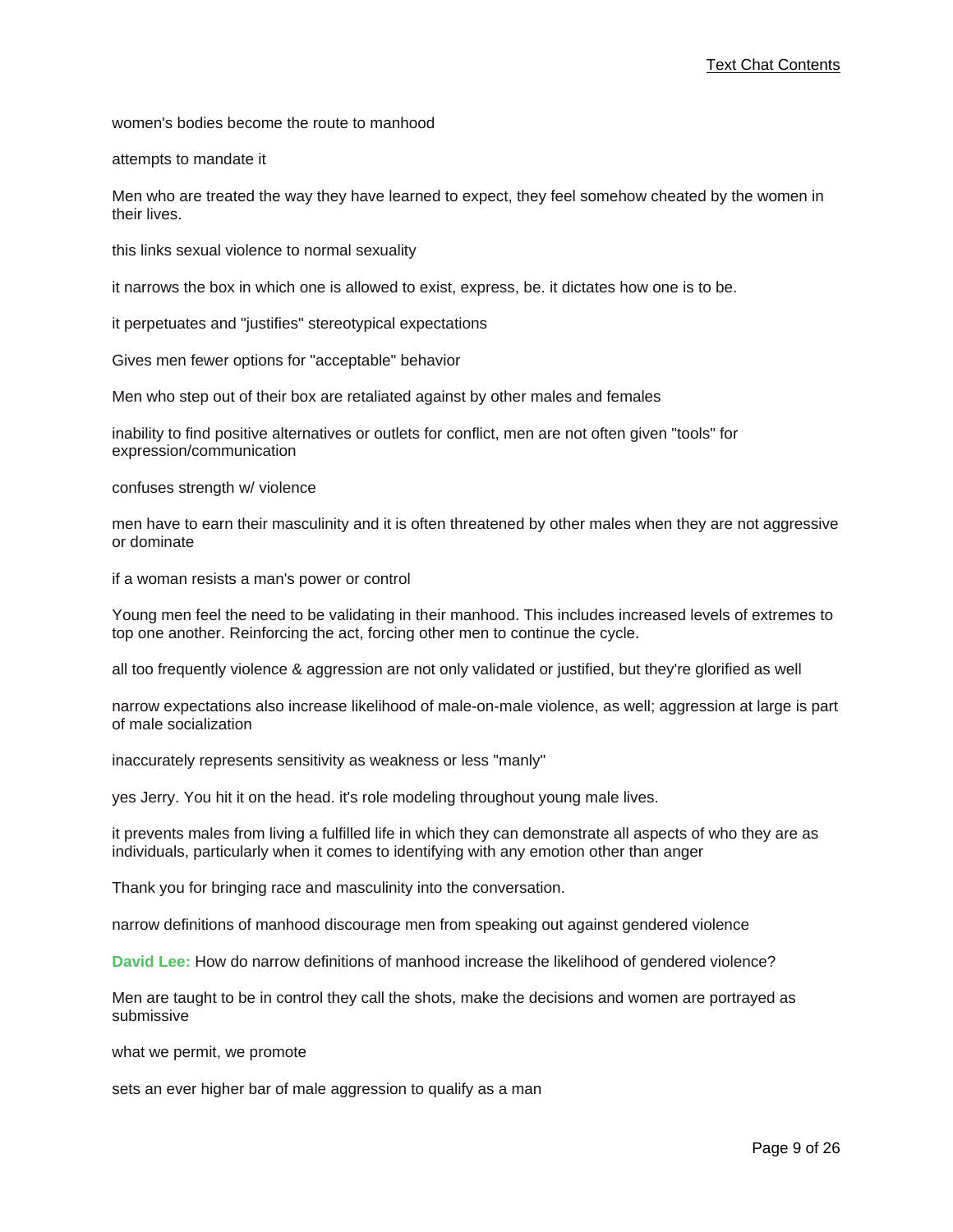hey cristy!

sorry.. thought you were some one else. oops.

these narrow definitions fuel the atmosphere of acceptance of violent behaviors

Jane I'm quoting you on that!

I'd go so far as to say that violence is gendered at large

a lot of times aggression can be confused with power and control they are two different aspects that need to be evaluated

not my quote! but feel free

society conceptualizes violence in gendered terms

it constrains the options men have to deal with various life situations...and often constrains them toward negative behaviors (e.g., solving problems through coercion, etc.)

I think when women are assertive, it is typically viewed as aggressive.

with narrow definitions, there is little variation of what is considered "acceptable" and males may feel that they are "putting women (or others) in their place" because s/he didn't "behave" in a certain way

hard question to answer, as one does not directly cause the other; instead narrow definitions cause thoughts, beliefs, etc, which cause negative actions, which a culture for male violence, which excuses said violence, which creates the ultra environment for male violence

Jerry, I appreciate you sharing this. It's a great example of the male view as well as the female's acceptance due to environment.

I like your comment brad

Thank you Jerry, good story and point.

I love this slide!

A co-worker, Vernon Hysaw states, that it is ok to objectify women however we don't want our mothers to be objectify

I overheard someone is from San Jose...I'm curious to know what agency you work for?

Makes it a social norm instead of violence.

I heard a definition of tradition is: something that generations pass down from one to the next because it helps us to survive. Also, I agree that violence, power and control is a forced upon us "culture" it is an excuse for culture.

I'm from san jose: I'm at the YWCA of Silicon Valley

**David Lee:** This slide is available as a handout at [http://www.preventconnect.org/display/displayTextItems.cfm?itemID=287&sectionID=248](http://www.preventconnect.org/display/displayTextItems.cfm?itemID=287§ionID=248)

This is a great slide. I also wonder how we would describe a "noble woman"?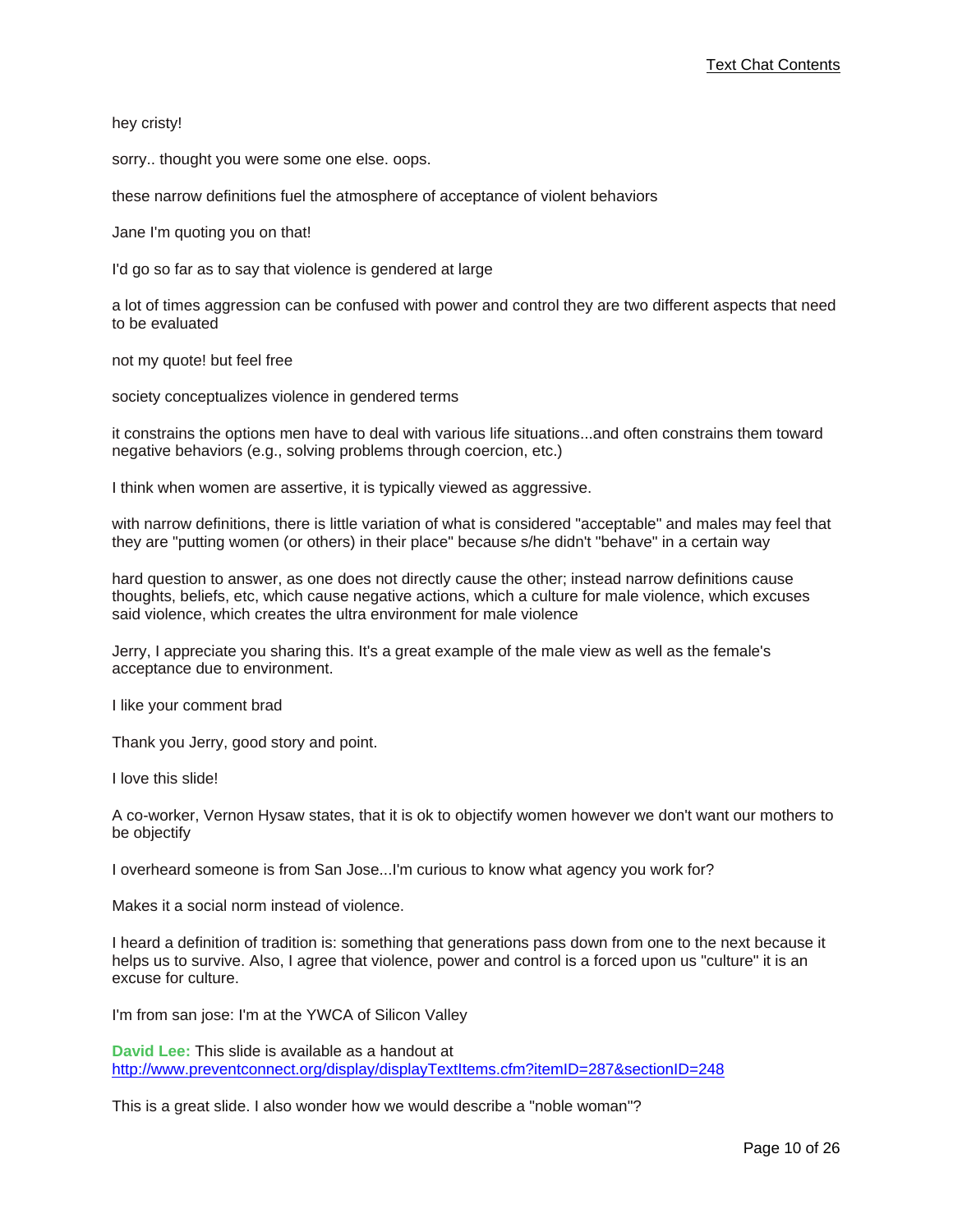I'm originally from SJ..I worked for NextDoor

oh awesome! great to meet you

we are all put in a box before birth and if we dare venture out of those four walls, we are immediately labeled and/or judged...this more so for boys/men than females

Nice meeting you!! Happy the Bay is making change!

very true Stephany

Jane, I would think a "Noble Woman" SHOULD be described similarly, if not identically; unfortunately, society doesn't describe a Noble Woman that way

story was a great illustration, and our counselors will love this slide. Thanks!

So is there an innate problem that men have in being able to express feelings?

I would like to see the slide with Spanish as the main language and English as the secondary. After all, the word "compadres" is Spanish.

thank you, jerry-- totally agree

Good point, Amy.

I believe a noble woman would be defined the same

heard an interesting comment from a transwoman from Germany. she said that when she came here she didn't have anymore questions about not being male, our norms for gender are so narrow

But ideally.... We should create one statement titled "A Noble Person"

No it doesn't justify it, but we must be aware of what the environmental attitudes are if we can effectively address and try to bring change

Absolutely- I think the question for gendered violence is also how do we access strength in an empowering way which includes sensitivity and positive use of power over one's environment?

As a society, we have blurred the lines between gendered behavior and gendered roles

Yes Amy I agree

maybe, but I think there's a strength to referring to "noble man"

The narrow definition of masculinity promotes violence because it motivates men to "prove" their masculinity by hurting others, controlling women, etc so that they can feel accepted by friends, community, and feel they belong.

perpetuating the gender binary really serves to perpetuate oppression

Thank you Jerry that was real deep and the experience was so vivid. Thank you for sharing.

true, but it's that whole one-step-at-a-time dimension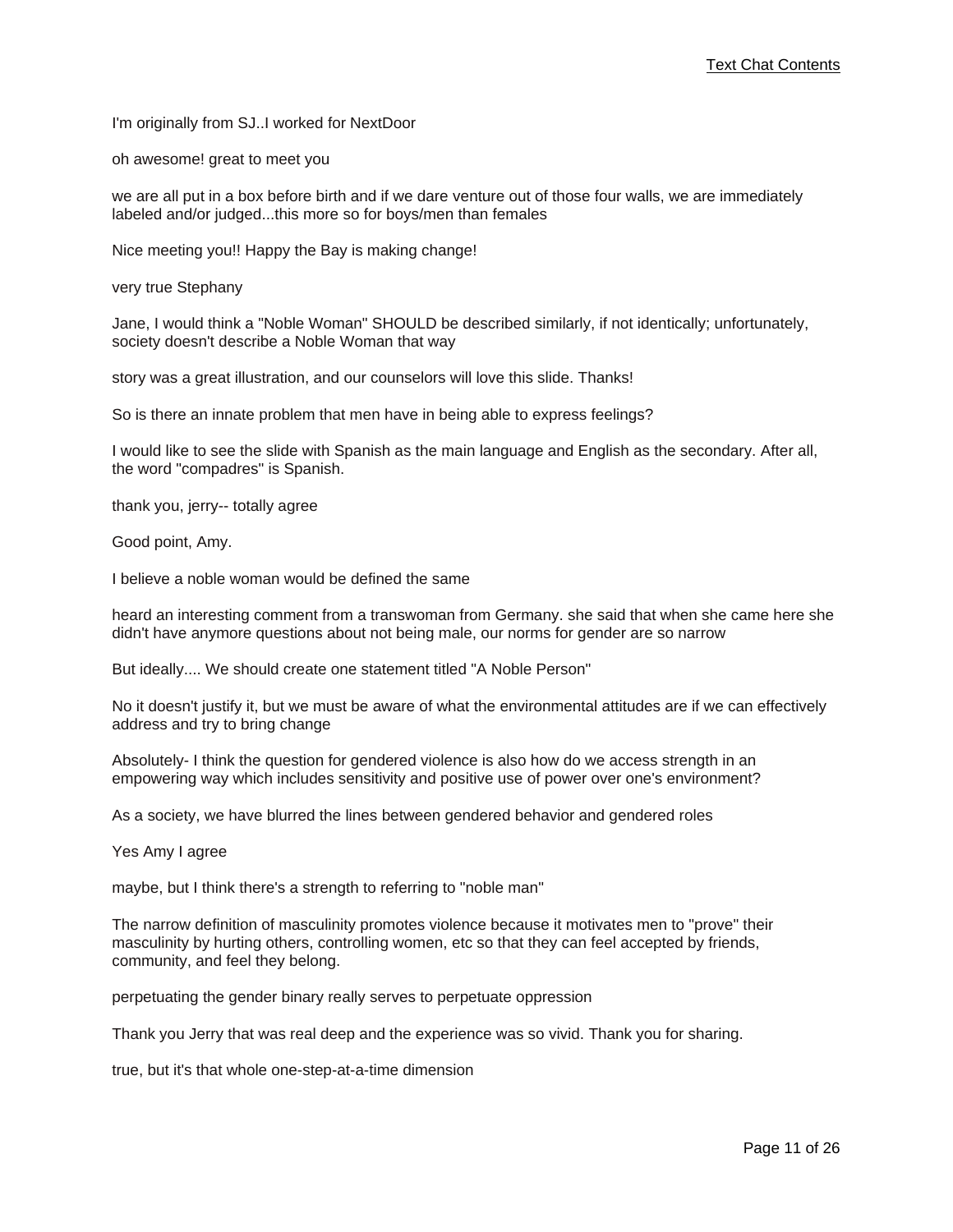i think what Jerry pointed out earlier is extremely important here. his context is within the Latino (my understanding of what he said) community. To take this and apply it outside of that concept is difficult. there's a reason it's in two languages

My box feels pretty small, too.

Takeo, in the context of our society & the work we're trying to do, I agree

that's not what machismo meant when I was in high school.

but I totally agree; the binary is very problematic

we need to challenge the binary AND we also need to address people where they are and how they identify themselves

#### absolutely, Cliff/Ashley

I read in the book Mitakuye Oyasin that the orginal crosses in Christianity were even on all ends, quite close to the medicine wheel of the Americas. This represents the balance of which you speak.

And teach them there is a choice

**David Lee:** We will post the text chat on [www.preventconnect.org after the session](www.preventconnect.org)

the only thing is that tearing down the binary is a very advanced concept

that is, for the privileged group

I find stating "noble person" is problematic because we need to hold men and male privilege accountable by being direct. stating that we need a gender neutral option sounds like we need to hold men and women equally accountable for men's violence. that's just not true.

yes, I agree

It doesn't seem to me that Jerry is talking about going against the binary...which i agree with to some extent. it's rather taking a culturally relevant approach to ending gendered violence

#### well said Cristy!

As Africans in America we are operating from another set of norms that are not of our culture. We were stripped of our original norms and any culture stripped of their original culture will have trouble mastering that which they do not know.

Cristy, I agree with you completely... I guess I was saying to use "Noble Person" in a "perfect world"

if we're communicating over the phone I apologize if anyone heard any noise on my end. it's extremely busy around me.

not one we're living in now, one we're working towards

indeed

sure, and theoretically, most people read "person" as "man" anyway. LOL

Hahaha true, Cristy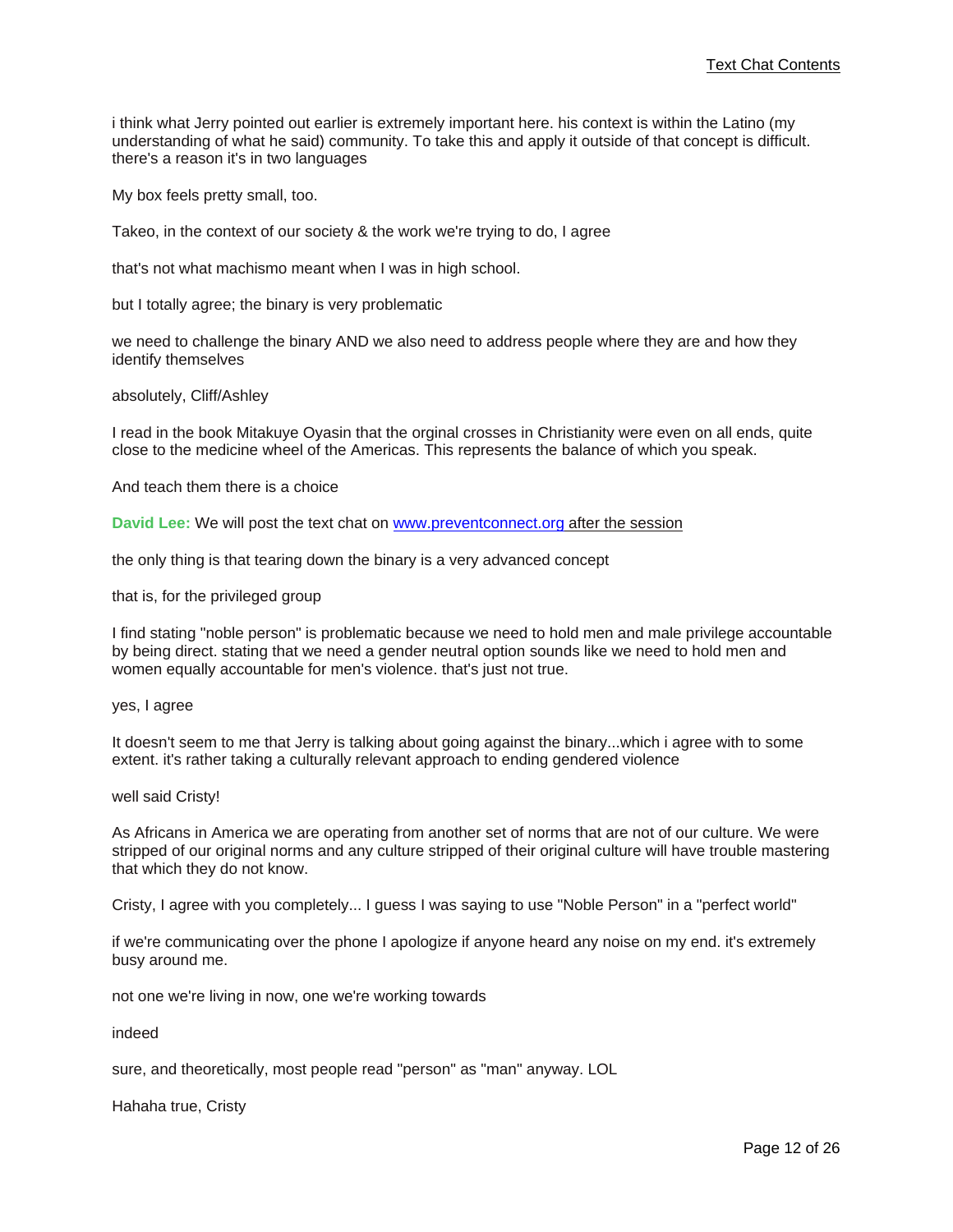I think that including a strength option for women provides access to strength for women- which needs to be represented to both men and women as truth

It seems that "macho" and "machismo" is being used interchangeable to "masculinity" and it isn't.

absolutely, Jane. but that's not a gender neutral thing.

(Ashley) - One question people ask us is "do you really WANT to work with the hostile men?"

So noble woman might be an awesome radical word choice

Right on Cristy

How are you defning chivalry, exactly?

yeah...chivarly traditionally implies women are weak and need to be taken care of

Good question, Cindy. I was thinking the same thing

which seems to perpetuate male privilege.

Cliff - if we don't work with "hostile men" will we be able to end the problem?

(Ashley) and I come from a community that tried to engage the people on the hostile side of the continuum. It didn't work.

**Chad Sniffen:** Ashley, what didn't work about it?

juuuust to play devil's advocate, and I say this being a mystrength facilitator... there is potentially a problematic dimension of pursuing "strength" anyway, conceptualized or reconceptualized; it is possible that such terminology reifies masculinity & individualism, yes? Is "weakness" or "dependence" necessarily a bad thing?

I look at chivalry as simple respect and kindness displayed to the valued role of a lady

Google Knights Code of Chivalry - honor to women was among a litany of criteria...

(Ashley) It turned into a "die feminism die" discussion.

So, can you identify the personal (innate) qualities of men as they transition from hostile to active leaders? Or is this a heuristic tool?

but "lady" is inherently problematic

Have to meet people where they are at...

You got it George

Nice one Takeo- I love this kind of conversation. I generally include weaknesses as a part of a person's strengths

Why is "lady" inherently problematic

if "lady"is problematic, is "gentleman"?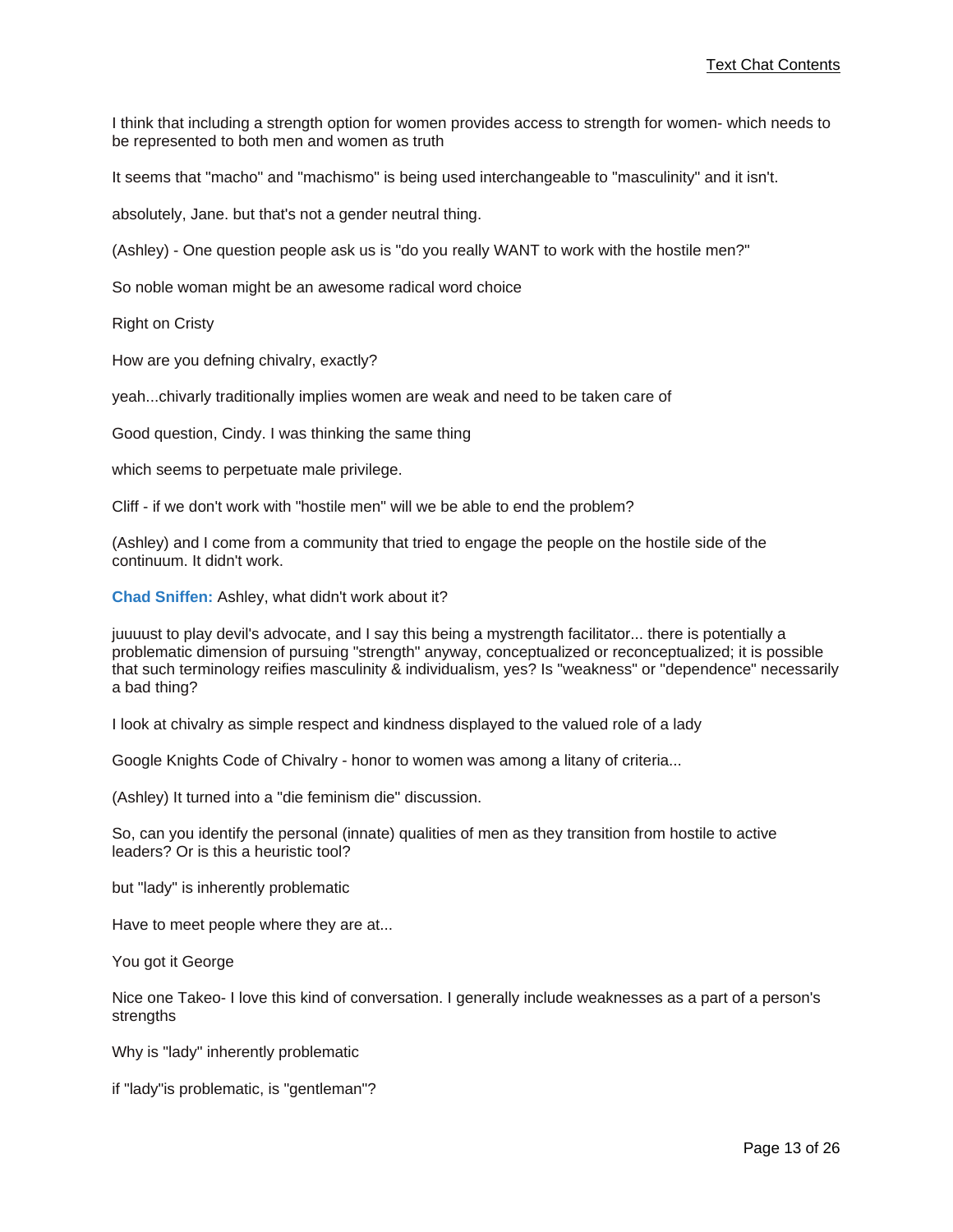Mark, that's Rus Funk's statement exactly...use this continuum to "move" men one step to the right

Maybe the most influential way to bring hostile men out of their hostile place is to work directly with nothostile men who are easier to reach, and hope the hostile men eventually follow their example

(Ashley) AND the hostile men got the engaged men on their side.

who defines who is a lady? historically, "lady" was used to exclude certain women from what was acceptable-women of color, poor women, sex workers, etc.

Oooo Ashley, that's no good...

"lady" implies a certain gender role that is a tight fitting corset. as a woman, I am not a lady nor do I intend to be.

(Ashley) - Attempting to engage the hostile men created an "I've now seen the light" situation with the previously non-hostile men.

scouts, church makes boys public leaders and gives them great self image, family values

i have to run to a doctor's appointment, thank you and i will look over the slides tomorrow morning! have a great day everyone!

church can also make boys sexist leaders

You have to show the hostile men that the gendered violence is confining and oppressing them, as well. And them make them think it was their idea.

and scouts are homophobic

that's bit of a stereotype

well, rather, the BSA have homophobic policy

As a society we try to stop males from being "whole" males, we say they can be protectors but not empathetic, they can be brave but not have weakness. Similarly we stop women from being "whole" women. They are told to be either independent and not to need a man or to be nuturing and caring but they cannot be both. I would like to see us promote everyone to express all of the emotions that we are capable of as humans.

and reinforce the difference between men/women

I must be really old school. All "females" deserve respect, even those engaged in sex for sale.

Cristy- thanks for the clarification

I think it is unproductive to say that faith-based orgs necessarily reinforce gender norms; like any institution, they can, but do not necessarily

@George, of course. but "lady" isn't about respect. it's about gender norms.

Education in Social Emotional Skills to young children and their parents. Diversity/acceptance of all.

i agree with u Kris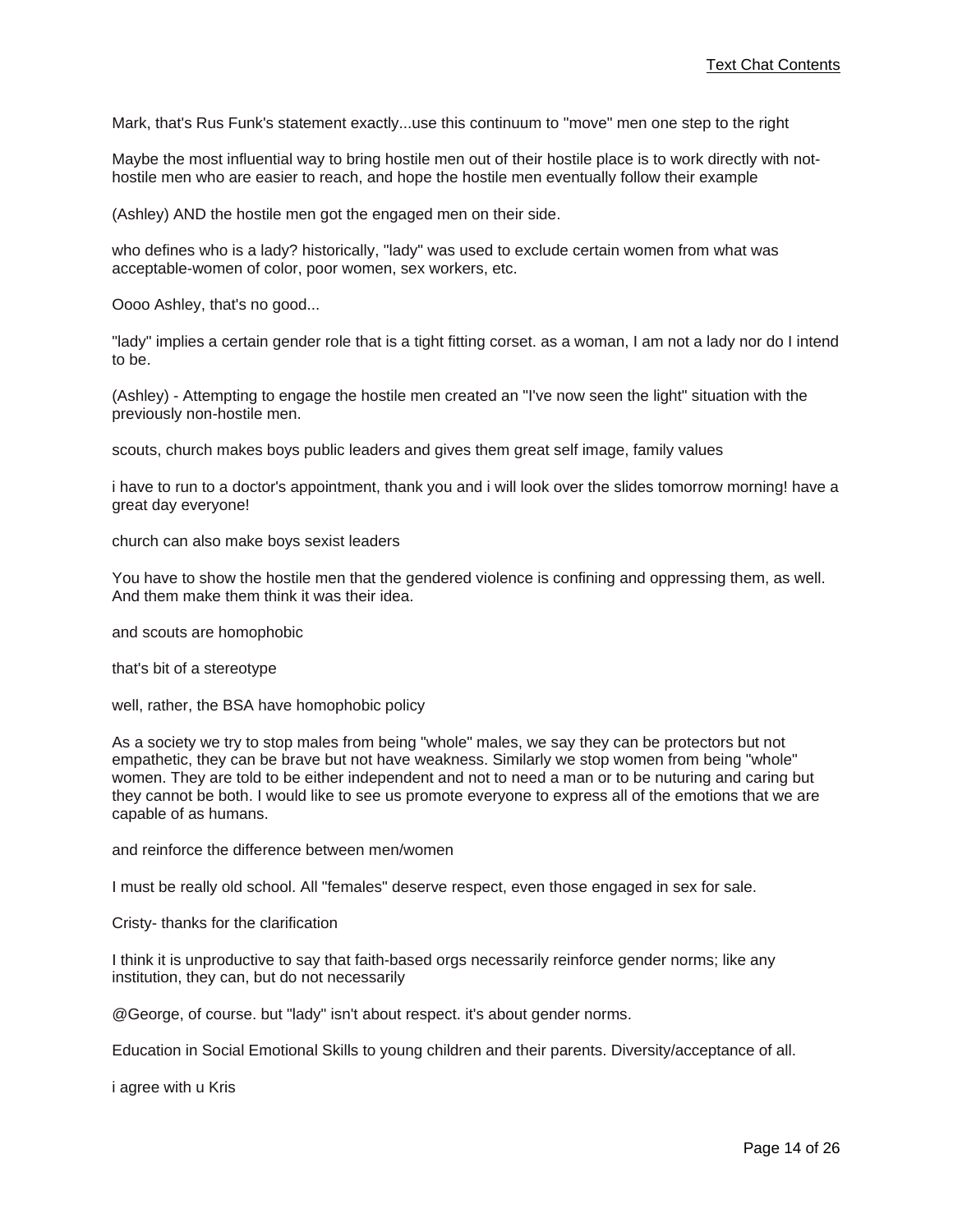I believe "lady" is a sign of respect and makes females special. We are designed differently and women should be treated special, men should respect women as women.

@ Cristy. I guess that depends on what lens you look through when viewing the world.

I agree Kris

as a female, i prefer lady to woman because is not simply an add on to 'man', the supposed encompassing of all humanity

I'm no lady, but I still demand respect.

Men holding each other accountable... that's so important

I use woman. I do not like the term lady, for reasons expressed above

Ladies and gentlemen, can't we all just get along?

(Ashley) I wonder how (if) we are including trans men, gay men in this work.

Boys/Girls, Guys/Girls, Gentleman/Girl, Man/Girl then there's that lady over there. That's not respect...why is the "W" word so difficult for people?

the words we use have context. "lady" has specific historical meaning. Additionally, it enforces gender norms-telling little girls to act "ladylike" or stating that being a lady is the only kind of woman to be, for example.

Jerry is right its about accountability

I agree with Laura. As a young lady I had to be taught by my grandma why lady was offensive. In my lifetime I have not known it as a term associated with a certain class of women.

The term Lady or woman is not a gender issue but a woman to woman issue

thanks for bringing that up medication and labeling kids is the worst thing you can do to them

i recently addressed a group of 3rd graders as young women instead of girls. i laughed afterwards. talk about too much PC.

Good for you!

as a woman who never has been considered a lady, I definitely experience it as a word used to exclude women who don't fit a certain definition.

Nobody wants to deal with the issues that cause the problems and what's causing the behaviors to begin with they would rather have a quick fix to a long term problem

@ Cristy...i agree...in some contexts. but in what Jerry is talking about...within the Latino community...Lady is the counterpart to "noble man".

Changing social norms is about examining past accepted phrasing and historical applications and being willing to re-evaluate how those terms "box" people in

I agree with you Bryan. What do you suggest?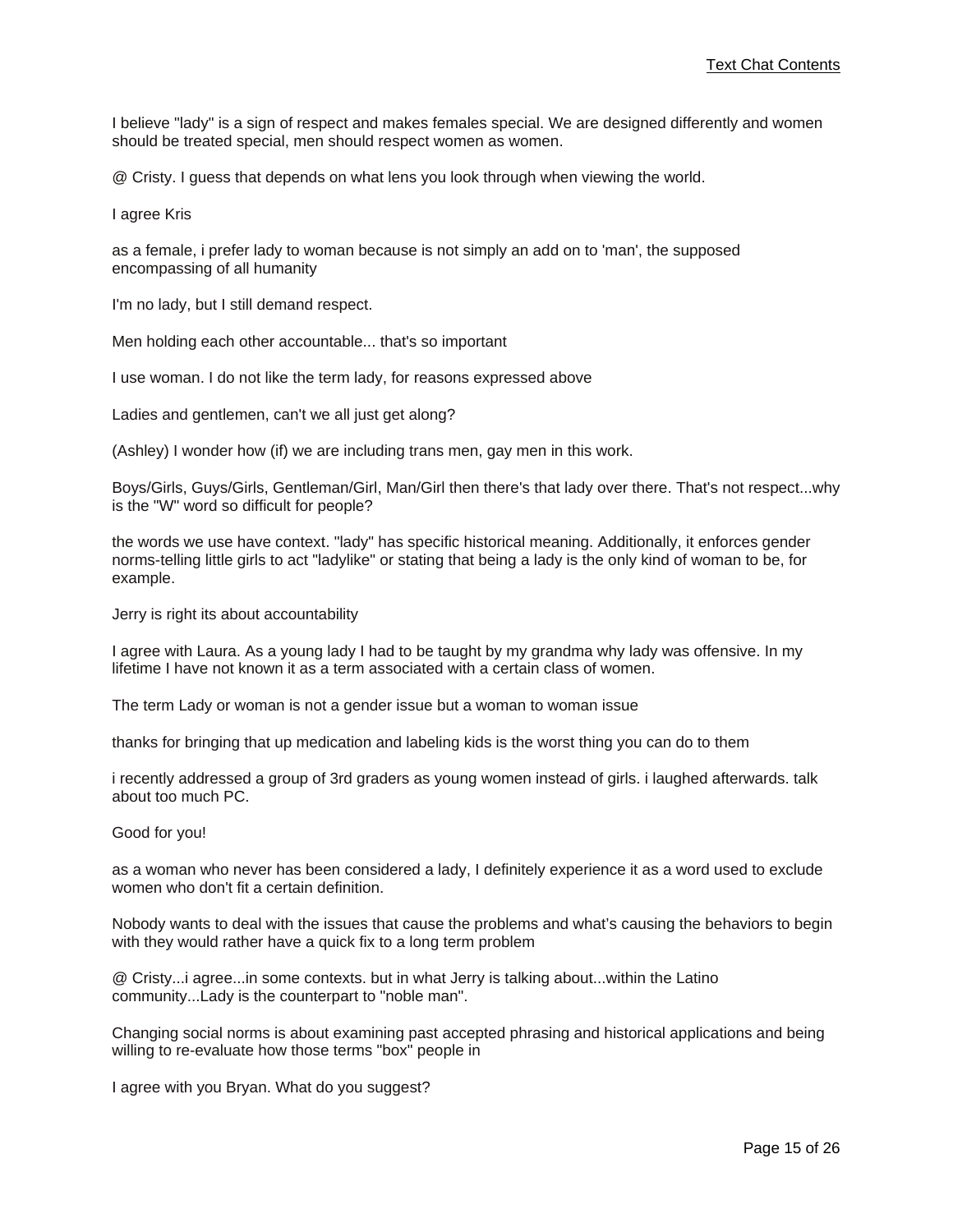Ashley, I agree that gay men/trans men aren't usually included in these conversations (whether it's deliberate or not), and they should be... but I also believe that - and I don't want to generalize, but - I believe that by the very nature of their identity as gay/trans, many of those men have probably already broken away from the negative & narrow definition of Manhood

exactly, jennifer

i appreciate the point he made about not just teaching men to stop violence but teaching us how to nurture

**David Lee:** The handout can be found at [http://www.preventconnect.org/display/displayTextItems.cfm?itemID=287&sectionID=248](http://www.preventconnect.org/display/displayTextItems.cfm?itemID=287§ionID=248)

Jennifer, I appreciate your comment

@Eric, I hear that, but the language we choose always has power.

Thanks!

While I worked as a Behavioral Specialists I would often ask the kids if they even knew what ADD really meant or Bipolar and none of them could ever explain it

or really knew what they actually had

@Sheila what's PC?

a lot of being able to help them comes from being able to teach them about it another is stop segregating kids within the school systems

It becomes a stigma to these kids and they begin to use it as an excuse

I'm reading a lot of generalization on this chat...and isn't that part of the problem?

for getting away with things

@Cristy, I definitely agree. and i think the lenses from which we operate determine how we receive language.

Bryan, would the kids understand?

pc = politically correct

re gay/trans men to Amy: perhaps, but if we're saying that aggression/violence/power/control are still quite relevant in terms of a narrow definition of masculinity, then it would still apply to gay/trans men, esp in situations of domestic violence.

this is good Craig! you're doing a great job!

thank u

Wny cant we operate the school as a field for holistic education?

I agree, Katy

craig, this is great; very smart coalition-building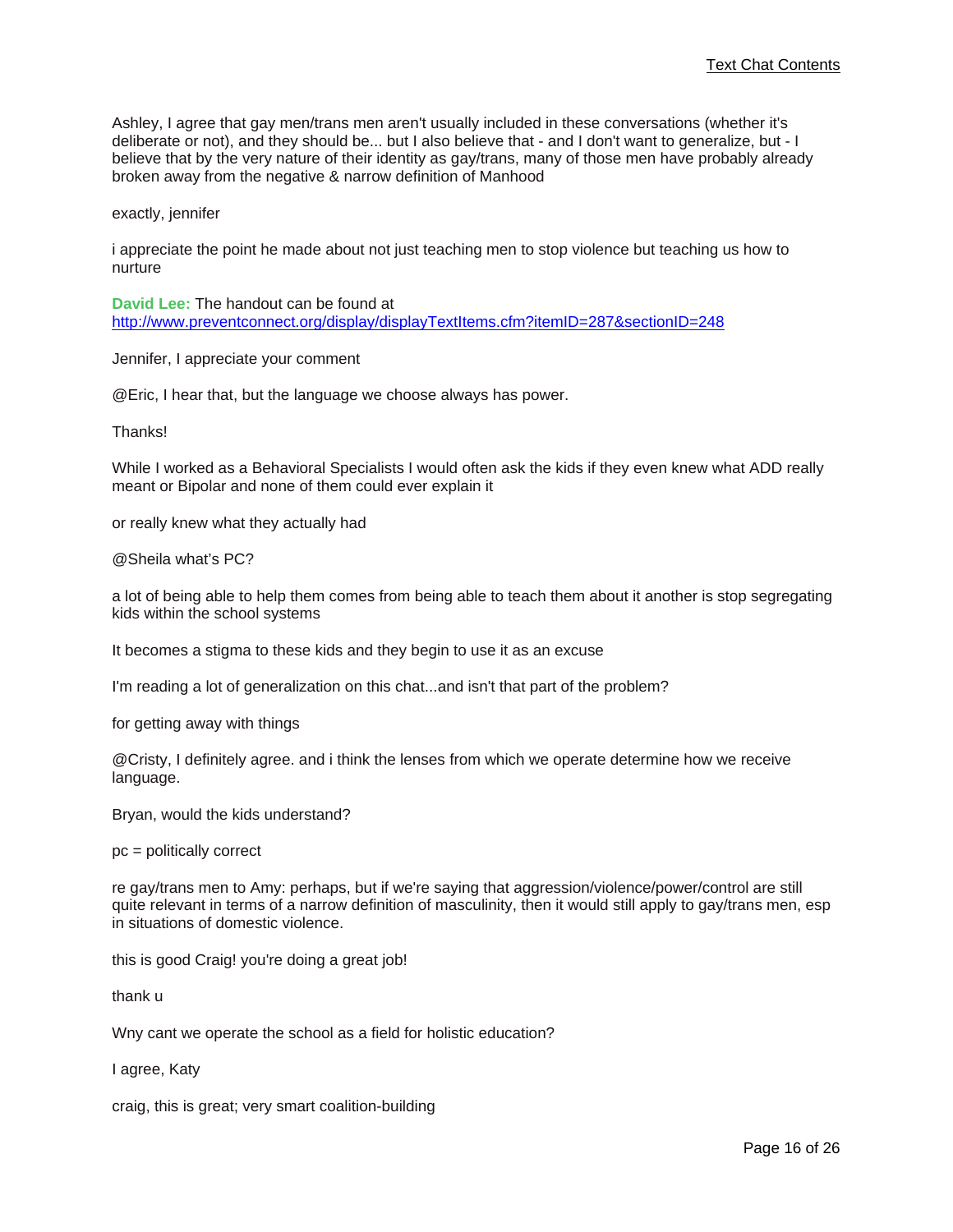if you sat them down and told them that all ADD really means is that you have a harder time paying attention and need to learn how to refocus your train of thought it made them feel as though they weren't so damaged

or defective

Maybe we really need to teach MUTUAL Respect and MUTUAL Acceptance

Wow, that's AWESOME, Craig!

yes, non racial, non judgmental, non - "other agenda". Just building role models and behavior models. Fantastic.

**David Lee:** What are strategies at the individual, community education, and educating providers levels that counter narrow definitions of manhood norms?

yes Jennifer that's lacking a lot

through parenting education

Educating parents

school education

**David Lee:** What are strategies at the coalition, network, organizational practice, policy levels that counter narrow definitions of manhood norms?

Mentoring, building relationships with men

Educating school administration and teachers

recognition and discussion of gender stereotypes with parents

Examining the service agency sectors and making sure everyone is represented at the Coalition table and that those there are philosophically educated around VAW

Daycare for single dads, network classes

Parenting mentors?

comprehensive sexual education

bystander intervention - whether it's with bullying or gendered violence

teaching boys/young men to intervene when they hear other guys using sexist and homophobic language

Paid parental leave for both genders

Educating other community agencies and organizations

a possible resource is allprodad.com Tony Dungee started

train male leaders in socially just leadership skills/styles

sex ed: REAL LIFE REAL TALK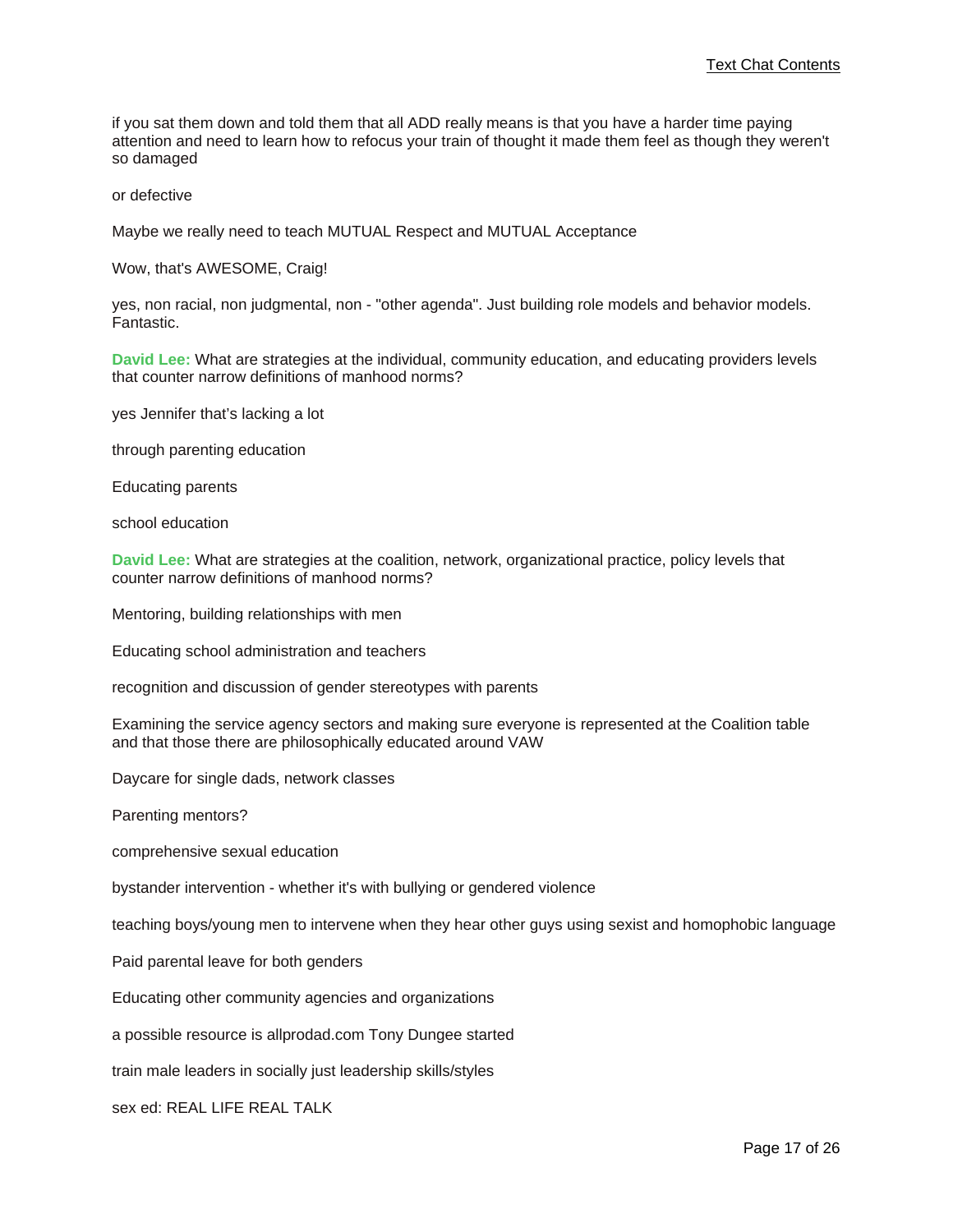Coaching Boys Into Men has helped us gather interest from men and a local sports tv affiliate. New environment for men to get messages and raise awareness.

positive male role models and males taking a stand to speak up.

systems need to be really included as the main parent

men of strength/mystrength/no zebras/ etc. bystander intervention stuff

So many agencies have parenting but implement parenting that is real

coach training

work with public school athletic departments to encourage/require things like community service or volunteering at non-profits the same way good grades are required to participate in school sports

men need maternity leave too

Our agency has a diversity committee to make sure diversity is accepted, embraced and pursued

I second comprehensive sex ed (funding and policy for this are at the societal level usually)

education in k-12 not just teens/college level

I so agree w/ maternity leave for males!

Donna McDonald- we are interested in what your Coaching boys into Men program looks like? Do you actually work with coaches?

home education

social emotional learning skills enhanced...have dad and me breakfast or lunch time with children.

offering family leave for all new parents

working more with faith-based programs that already exist as partners and allies

media education and consumer education

Educate the television stations

(Ashley) I EXPECT men to be involved.

training men who already work with boys doing violence prevention/gang prevention about masculinity

we place posters in women's restrooms that target victims, why don't we place posters in male restrooms to encourage respect

How about changing our language where dads aren't 'babysitting' their own children, but are parenting and have the same responsibility and ability to do this?

I love "essence of manhood/womanhood"

Leigh Kimberg: I would love to know if anyone is training healthcare providers to discuss relationship dynamics/power and control/how to negotiate differences of opinions with teenagers (before violence)?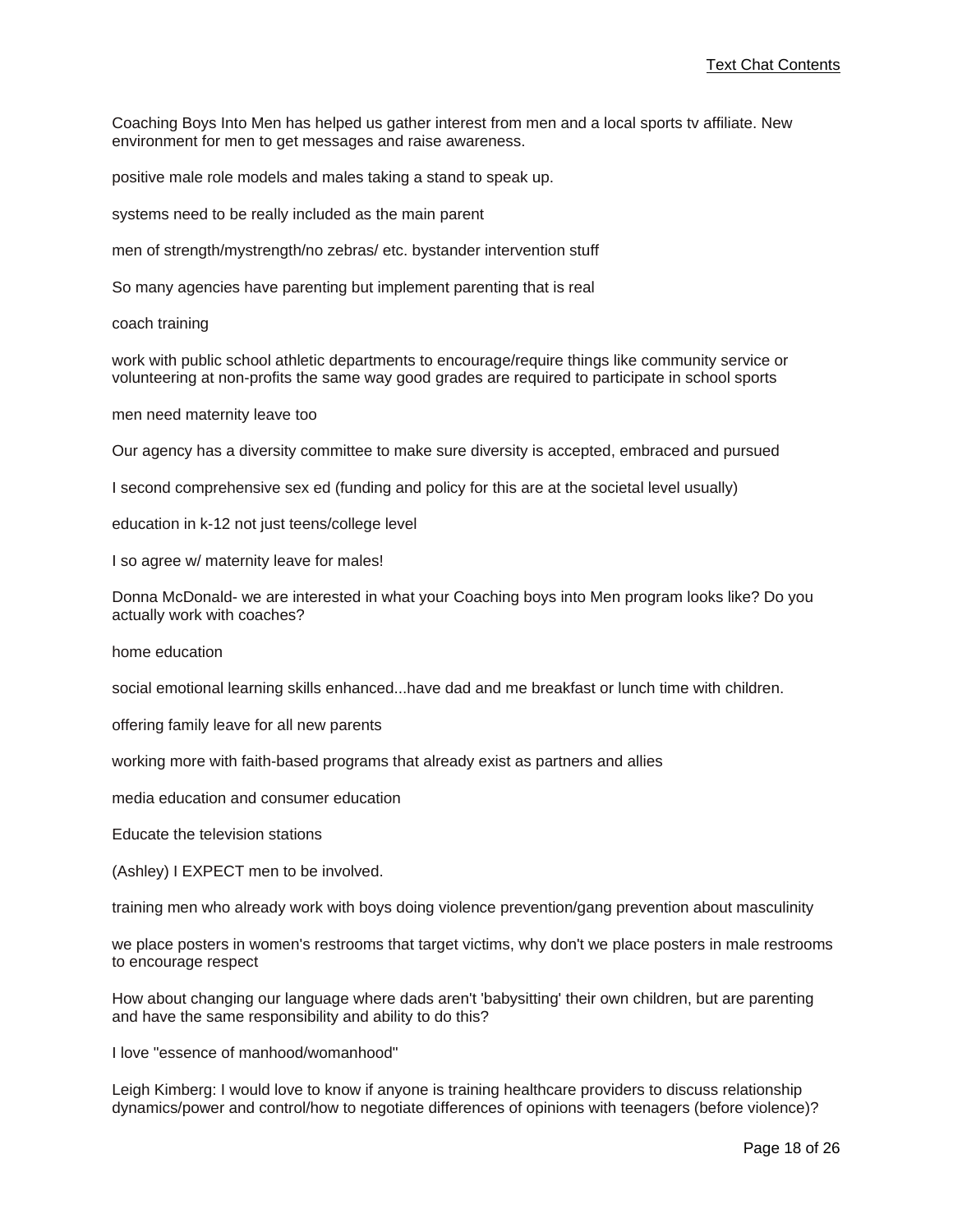That is so true, Jerry!

Locally, Males Advocating Change works with the Coordinated Community Response Network which works with DV agencies, speaks out against violence such as extreme fighting exhibitions, etc. and offers workshops in nonviolent masculinity.

I think a lot of this is generational. Some effort needs to be targeted at family court. A 12 step or group session (mandatory) for fathers who present behavior that will continue this generational mis-role model

very true

girls need to know how to fix cars and guys need to know how to clean the house....life skills are needed by all, regardless of previous norms

We definitely partner and educate with our various houses of worship leaders in our county to counteract inaccurate representation that sets up the atmosphere for abusive patterns

Policies that support parents: livable wages, access to high quality & affordable child care, universal health care, paid sick leave, affordable, safe, & stable housing

Care For Kids teaches nurturing to little kids...it's a really cool healthy sexuality program.

get men to talk! Get them to reach some feelings. talk about care-taking as a shared responsibility

this so true

Traci: We tried that for the first time this past SAAM - we were pleasantly surprised with the community's response

Involve the faith community-especially pastors/priests so the proper message gets out on a regular basis

(posters in men's bathrooms)

sharing responsibility is very important

Amy, where are you from? I wanted us to do it, didn't get much support

@tilton...i would say TEACH men to talk. teach us how to express feeling, pain, etc

I have changed my own tires, and my husband does laundry. I think our generation is already moving in the right direction.

One day care center here hires teen boys to work with the children. They seem to learn a lot about nurturing and responsibility.

yes george. Our church has a lot of "he men" showing sensitive, strong, men of Christ role models

Sexual harassment is on the rise from men on men....men who joke/make fun of other men who "aren't manly enough/wimps/don't like sports"

A super-rural tiny ranch town in the mountains in western WY If it worked here, I'd think it would stand a good chance anywhere!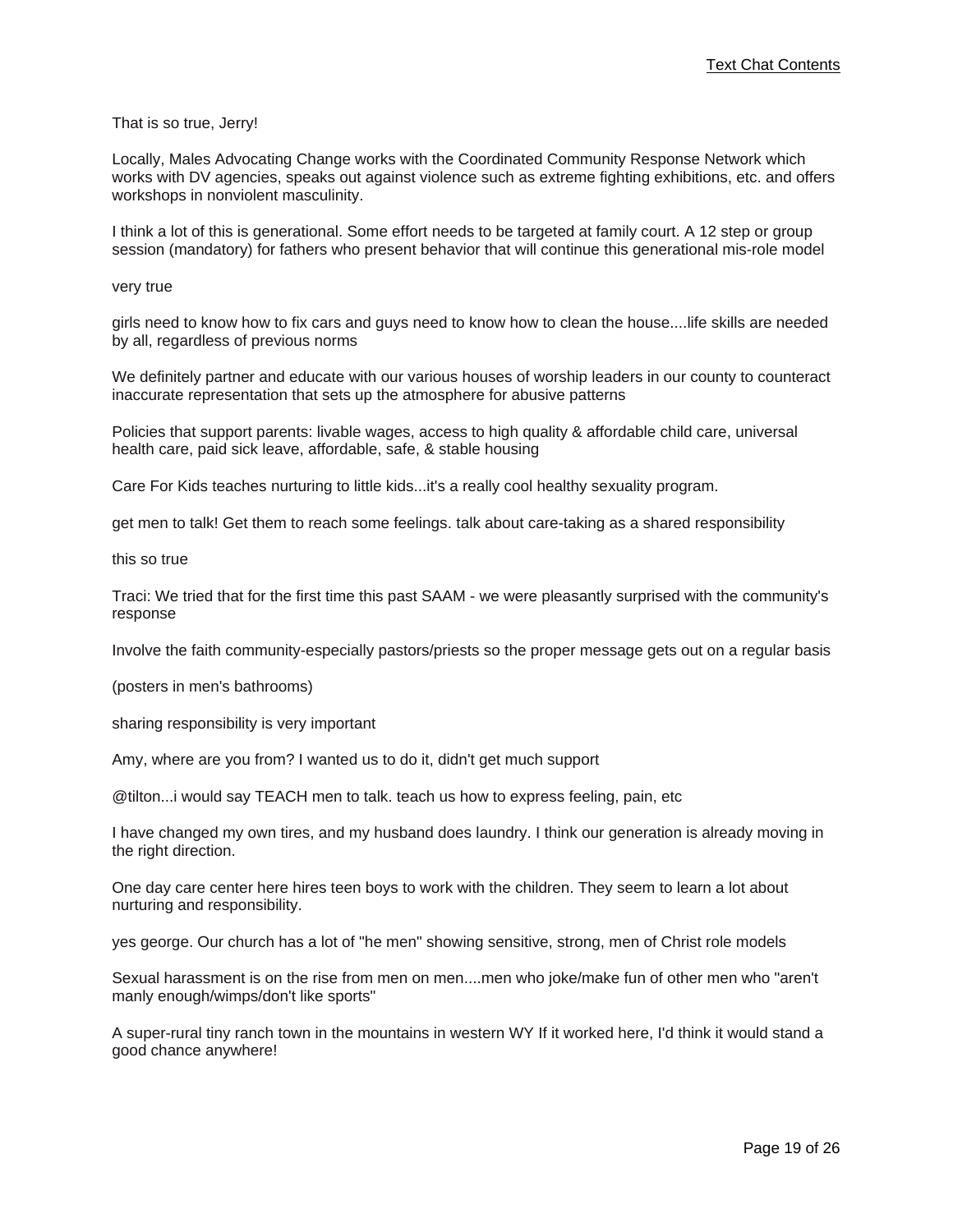I'd like to see partnerships with heavyweight media institutions to see a wider / more positive representation of men in the media...characters on shows, human interest stories they're choosing to cover, etc.

publicly reward or reinforce the positive behavior for men who DO talk about their feelings, express sensitivity, etc

maybe someone said this already, but working with PTAs to engage parents in conversations? I would find it logistically challenging to engage parents outside of the school system

I'm thinking of using the Young Men's Work curriculum... any input?

Michelle, I think this definitely happens with women against women also!

I'd like to hear about policies that would help change norms about masculinity.

We are doing a Community Call to Action Award Ceremony in the fall to recognize citizens who have supported the work to prevent violence against women

Does anyone have specific tips/strategies for engaging men in rural communities?

Awesome!

How about engaging our community leaders to create teamwork?

what about media? How do we get sitcoms to represent real positive role models?

Jess - Craig's model looks like a winner. Did you see that slide?

The comment about how we as society perpetuate the cycles of oppression. We need to shake all the old patterns of our believes about the role of men and women in society. We need to nurture our boys and girls with the same context of human been. We race our boys within a context of social expectations based on a patriarchal society

Teach media literacy - get kids to understand the negative messages in the media, so it has less power to shape them

Jess - in PA PCAR (Pennsylvania Coalition Against Rape) has a MSV men against Sexual violence group - you may want to get in touch with them for the basics.

Has anyone ever created a media packet that addresses preferred terminology when covering events?

Using an awards ceremony to recognize good prevention behavior and actions offers a great opportunity to engage the community at large and bring in the media for education too.

I second Christine's comment about media literacy too.

if you live near a university you can consult with them (ie schools of social work and others to start, and that would make it easier to reach out). Also college student groups are great foot power!

Yes, our Oakland County Coordinating Council Against Domestic Violence in Michigan is establishing a Media Response packet.

I'm in PA, and would LOVE to re-energize our PCAR MASV group, but we're not doing well with that.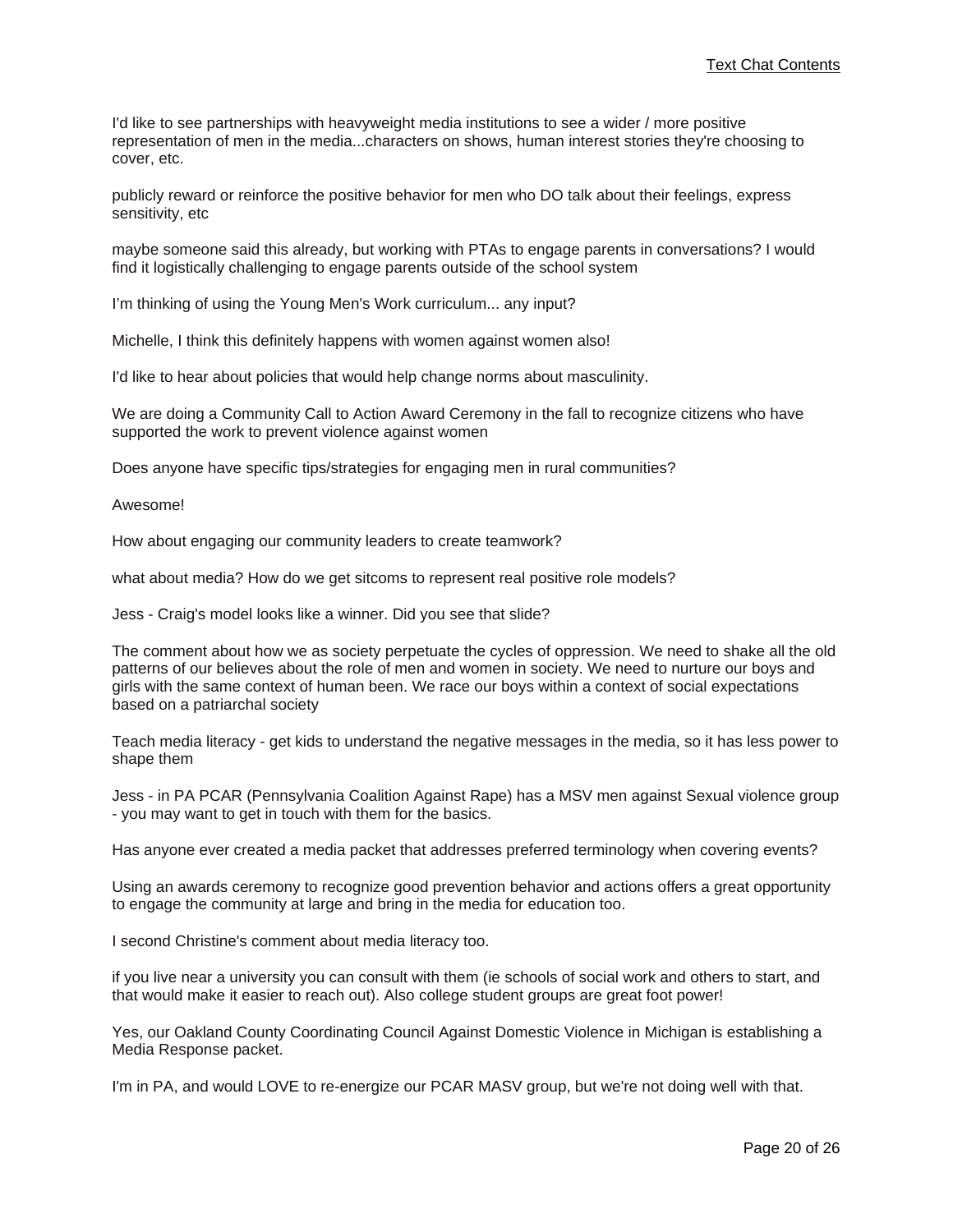media education foundation mef.org has lots of good information.

I was on masv for a few years so sorry to hear...

We can all start by being role models to all around us

but we must recognize that a policy is only as good as the people who utilizes it.

and sometimes students need semester long projects--in graduate school we volunteered to be legislative advocates at the TX capitol for a group that needed assistance

i also think that useful strategy is often developed culturally

MEF is great, but it's a little advanced (in my experience) for the general population of men in a given community...I usually use it to train men who are already a bit invested (peer leaders, etc.)

which is what i think Jerry is saying now

Ruth- I think mef.org is now mediaed.org

Susan, how did you recruit young men? we've tried on a couple of the college campuses, but we need faculty support and everyone's too busy!

what are some Men of Color programs that might be interested?

Terry email me at psd2@sa.psu.edu

I read an article that wondered if men thought it was less acceptable to be a batterer than a rapist because of the secrecy of the sexual assault aspect of violence. Does this seem plausible with the issues of DV vs SV for funding and providing services to kids?

thanks I will!

I run a program for Men of Color at DePaul rooted in examining the intersections on race and gender

@Eric do you have a curriculum that you could email?

**David Lee:** What are indicators that will measure progress towards countering narrow definitions of manhood in the family?

positive indicators

Increased parent/child connectedness

getting men/boys to talk

more positive touch

more sharing of traditionally gendered household tasks

@kris, it's something that i'm still working out but would be willing to send it to you

if adults are watching tv with children, then how often they stop and discuss what they are watching

fathers being more involved with their daughters' traditionally feminine activities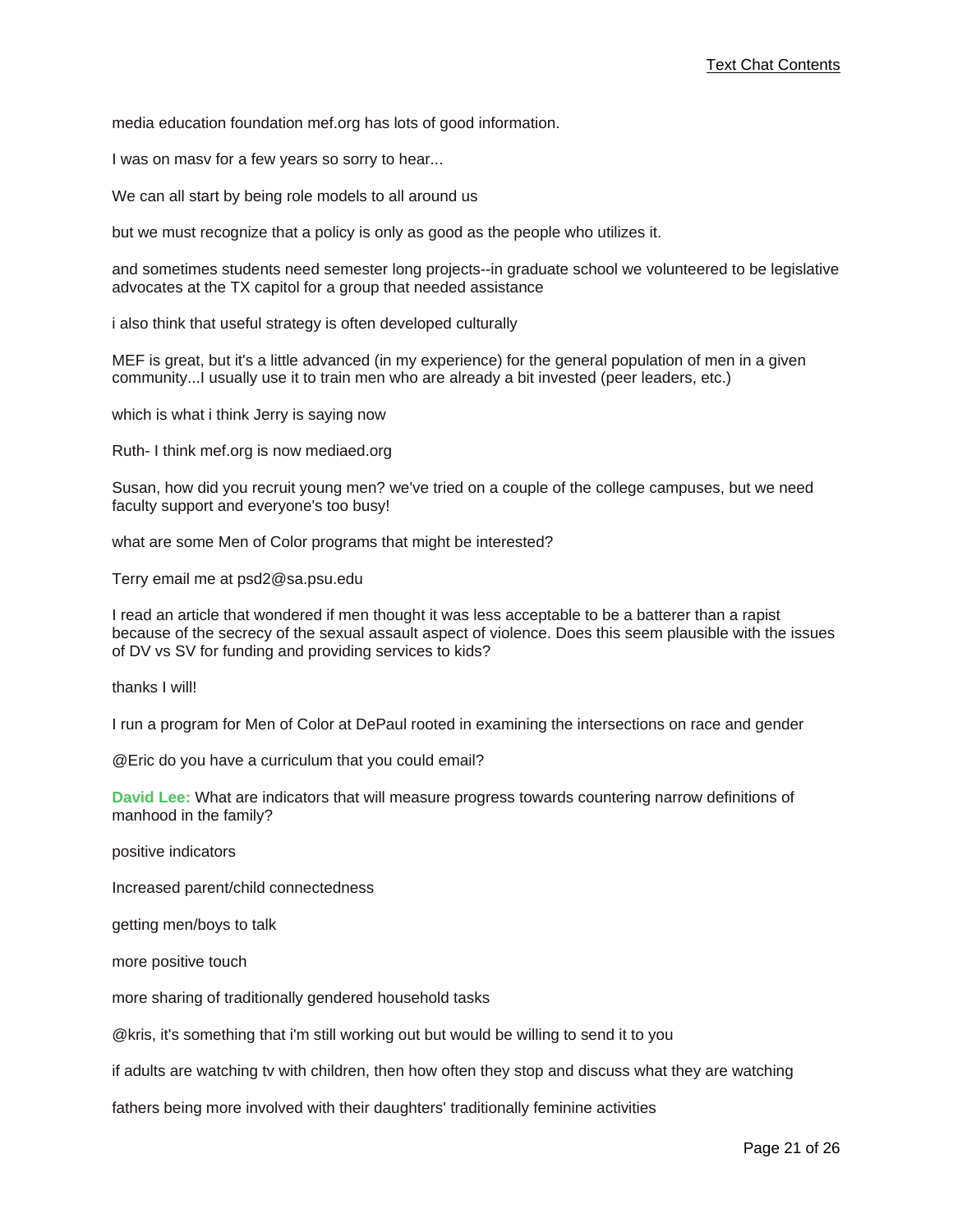sharing hobbies with children

Eric Mata, can you give you email address?

connection to community safe outlets places to connect

articulate the feeling we have in the family.

**Chad Sniffen:** shared control over household decisions

seeing more men go into teaching, especially at the elementary level

@eric it is owcrpe@gmail.com

role modeling healthy boundaries - getting consent for affection and intimate touch

shared discipline responsibilities

encouraging young men to have and understand there feelings

men taking on social roles - planning social/family events, sending holiday cards, (things women typically do or are expected to do)

Engaging media to report on positive situations and people rather than such focus on the negative man stereotypes

@terry HUGH! Our kids need men teachers

you need to reach the group who is affected. This group is usually not voluntarily looking for help. Mandatory group involvement might be a deterrent and change the generational dilemma

Trisha, we have 2 male kindergarten teachers in 17 different school districts! appalling

**David Lee:** What are indicators that will measure progress towards countering narrow definitions of masculinity in schools?

@traci, definitely...give me your email address and i can share with you

It is important to consider how we can teach lessons outside of the home if they witness the contrary in the home

Maybe we need to look at incentive models for involvement

more male/female friendship among elementary school youth

Recognizing bullying and have positive process for teaching conflict resolution through discussion and cooperation

research changing attitude through survey

using technology and the internet for engaging youth in the conversation;

i think an increase in graduation rates...particularly for males of color...could be an indicator

More men speaking out at all levels.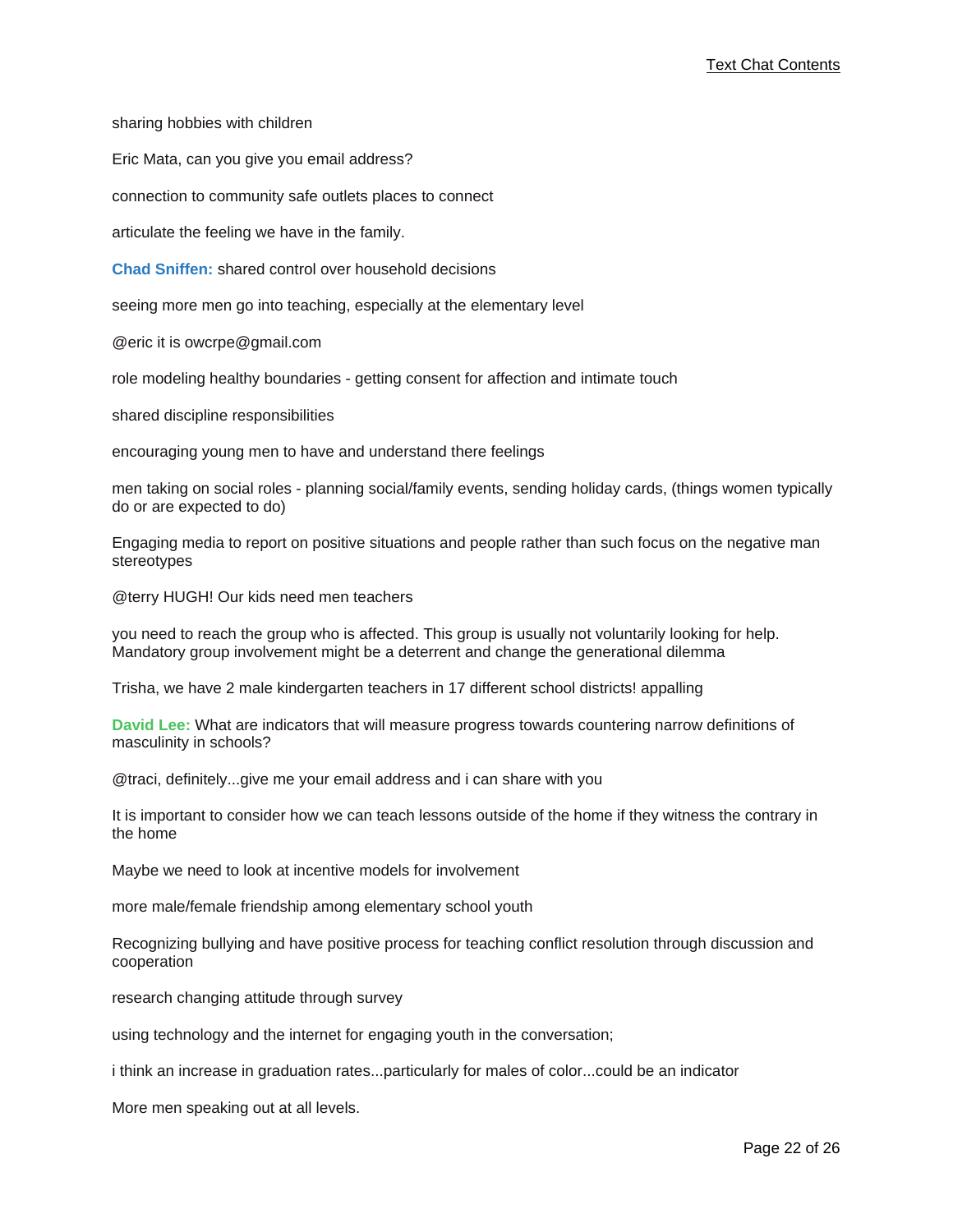mutual encouragement between all sexes to speak up during class

with teens it's all about what's "cool". Lecturing to them just lets them get out of class. It needs to be a hands on activity that SHOWS them that behaving that way is cool.

Jerry - SO TRUE!

Involve coaches!

I agree with Jerry; we educate parents/professionals/students in a process of week-long presentation scheduling

Excellent point Jerry. We are working on training providers at the hospital in order to indirectly reach the patients.

Male heterosexual allies involved in GSAs

Jerry is talking about the importance of the Social Ecological Model!

IS that middle/high school or a college/university?

Policy change is the answer to the issue. We must have system change in order to see change happen.

I was telling my 13 yr old about that "INK" program (all these tough guys helping people and animals). He was amazed............ this SHOWS it was cool to behave that way

if you are bullied in the home, you are more likely to "accept" such bullying behavior in school...so can we look backwards and ask probing questions about home life for kids who are bullied in school?

We could have included some youth and male participants in this webinar too. Often times it is hard to plan for people when they are not at the table

I think it also also VERY important just to ask students if the feel safe with their peers... and on the campus

support for practicing what is taught is so necessary

Absolutely, Jerry! We work hard at home to socialize our preschool son in an inclusive way, but at school he is taught which colors he should like as a boy. it's insidious.

girls?

Thank you Jerry! We, people, perpetuate adult privilege all the time and expect the youth still to do as I say rather than as I do. We should be the example not educate on the ideal.

Perhaps we can say the ideal and then model the behavior...

it would be amazing if girls were able to focus on school rather than defending themselves

**David Lee:** What are indicators that will measure progress towards countering narrow definitions of manhood in communities?

common good; using bystander engagement has been very effective for our area

Increased sense of mutual respect between men and women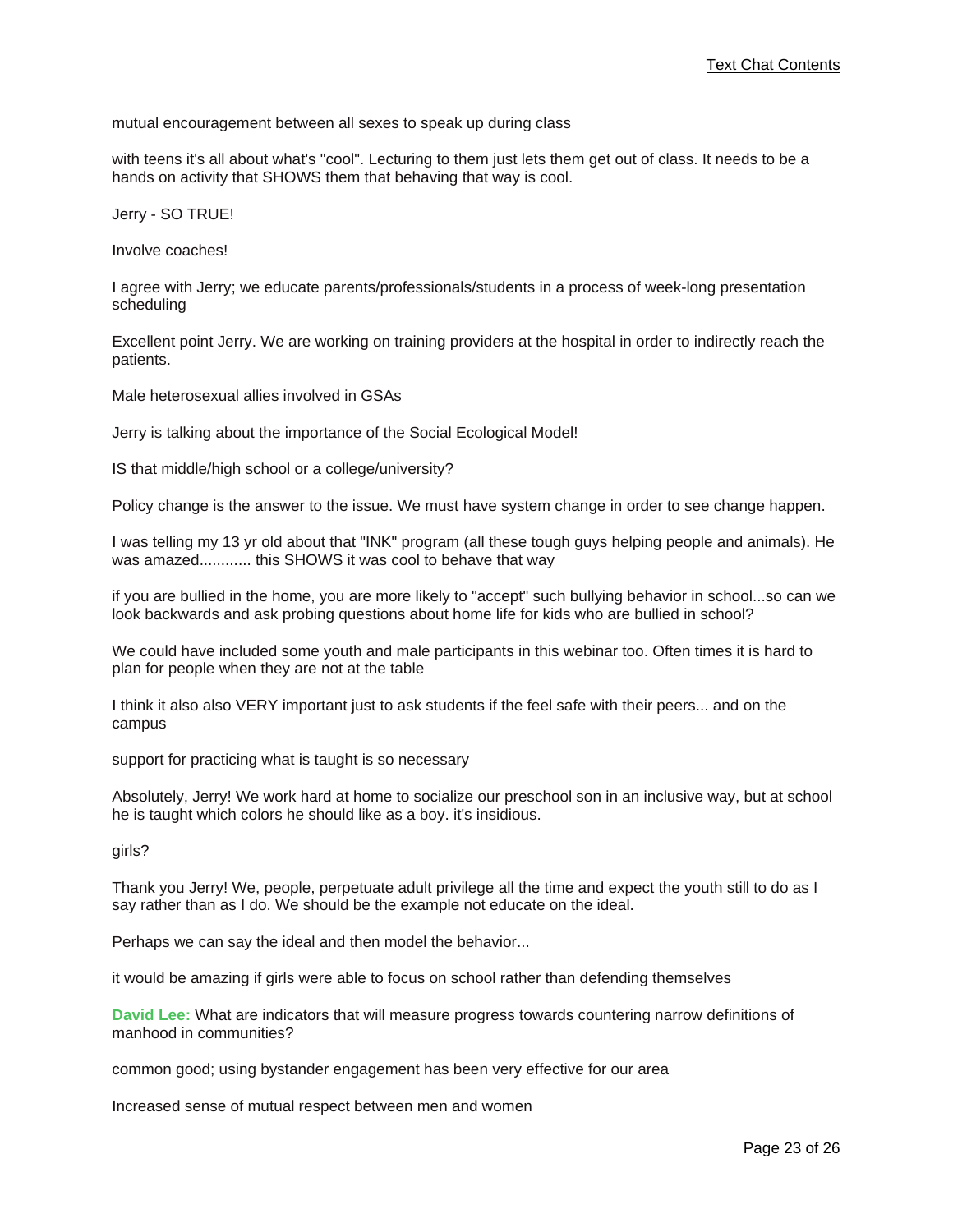how do you measure community indicators

men getting more involved in more non-traditionally male community events/projects

that people would trust the community authority

The main issue is to reevaluate our society values, we do accept violence and oppression in a macro picture. We have a big challenge to insert human values, reengage with the human rights of every individual. Empathy, compassion, respect, etc.

It would be amazing if we could each focus on thriving rather than on surviving.

Increased buy-in by influential community members.

men's engagement in PTA meetings

change in behavior in the group and surrounding community

rate of violent crime done by male?

seeing diversity (at all levels) of people in power, leaders in community

stronger penalties at the Higher Ed level

working with justices and lawmakers as well

attitudes of law enforcement

increased presence of men in community coalitions, especially those that focus on issues traditionally handled by "women" (ie childcare coalitions, SART, etc)

I agree with so many of things that you are saying, but I'm not sure how to get that buy-in from community members, men at PTA meetings, etc

Increase number of men on coalition boards

community needs assessments are nice tools to explain relationships to community leaders

I agree with Jerry, getting community to identify fathers and men that are present for their children.

@Renae not just coalition board but in the movement in general

sorry I have to run! great web conference, everyone! thank you!

### OUCH DAVID

@ margie: Just one example...The youth violence prevention field has some pretty well-established methods to measure "school climate". They actually place folks in the hallways to observe the behavior of students and they mark off what they see.

#### I agree, Leah!

this is where collaboration is really important. If you don't know how to get them involved, you have to come at them from a different direction--you have to find 1 person or agency who is your 'in',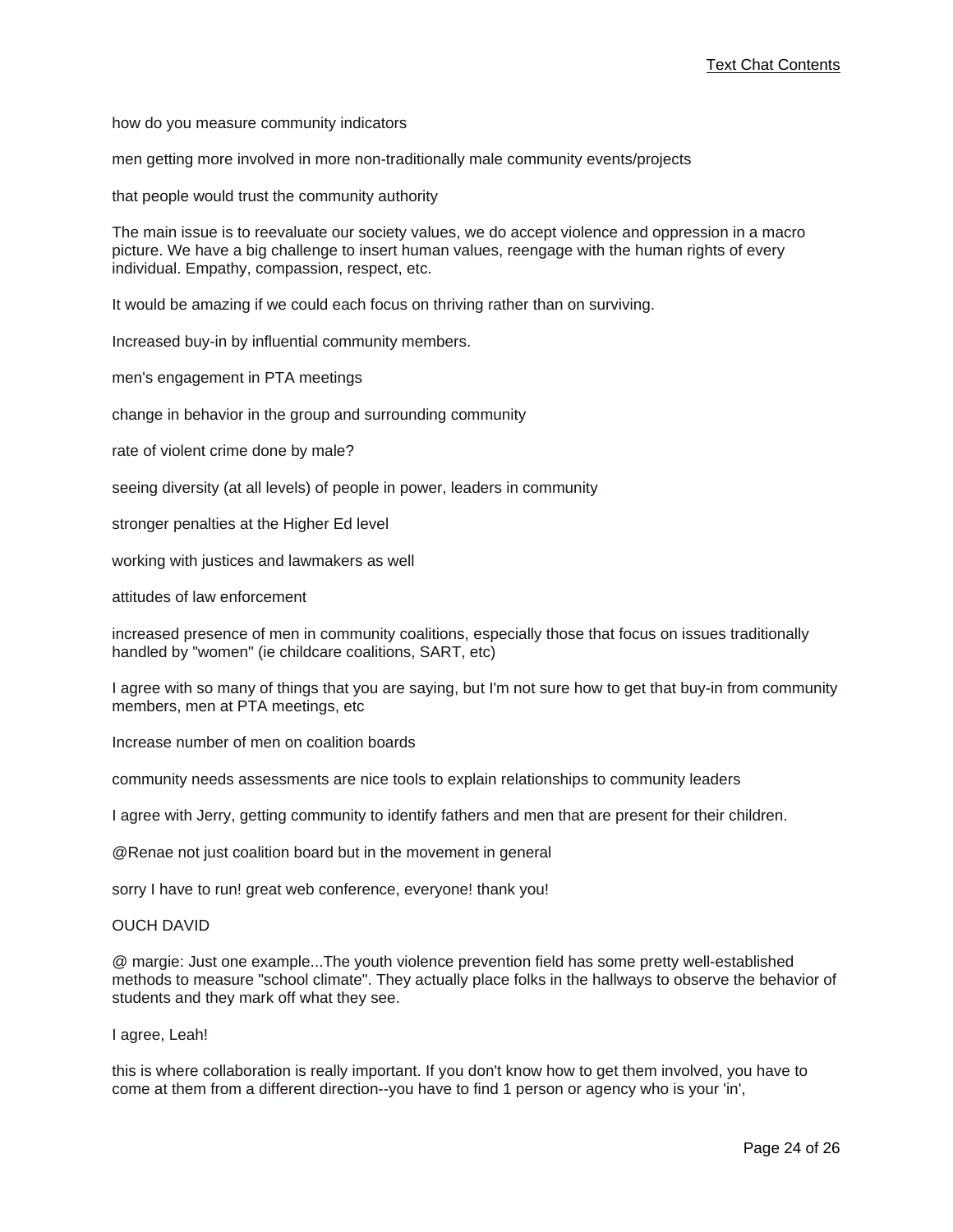is anyone getting multi-sessions in "community" programs I have no idea what he's saying my kids school PTA president has specifically sought out men to hold offices w/i org David, something wrong with your audio BACK OFF THE MIKE David's and Jerry's microphones are now really distorted Thank you all so much!!! you are blasting Thank you! Can't understand anything he is saying BACK OFF MORE Thank you so so much everyone, another great web conference!! Thank you! I just hear hissing this was a great web conf. thank you all! Audio is BAD!!! Thanks everyone! have a great day. Thank you all for sharing your excellent idea! thank you all Thanks everyone! thanks good session! thnx have a great rest of your day Done - can't understand a word your saying. Thanks. Thanks Jerry and Craig any news on the SA conference in September for all of us? hey mark b-n! Nice work Jerry and Craig!